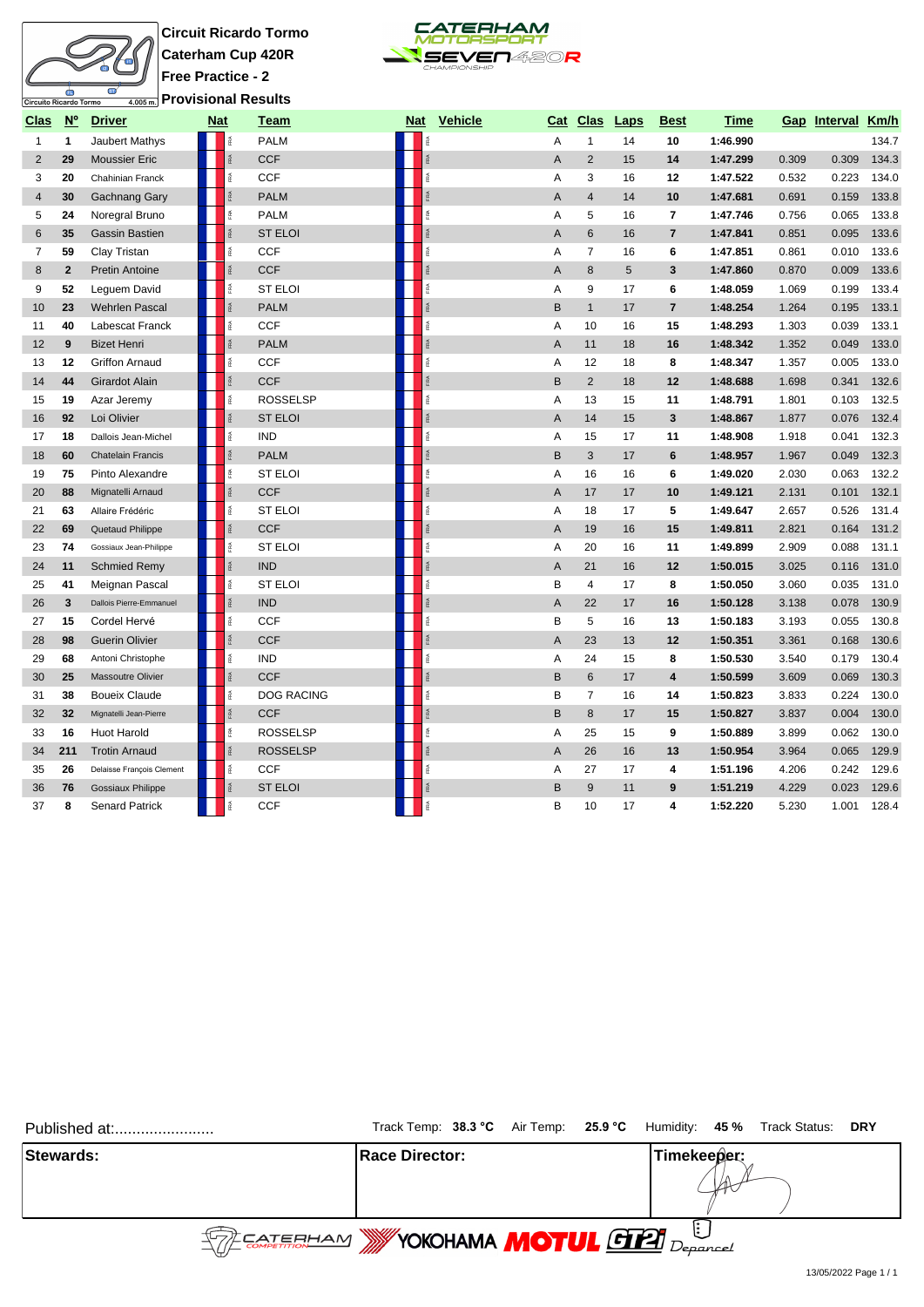



**Provisional Results by Category**

|                |             | Clas Nº Driver            | <b>Nat</b> |                          | Team              |             | Nat Vehicle |                | Cat Clas Laps  |    | <b>Best</b>      | <b>Time</b> |       | Gap Interval Km/h |       |
|----------------|-------------|---------------------------|------------|--------------------------|-------------------|-------------|-------------|----------------|----------------|----|------------------|-------------|-------|-------------------|-------|
|                |             | A                         |            |                          |                   |             |             |                |                |    |                  |             |       |                   |       |
| $\mathbf{1}$   | 1           | Jaubert Mathys            |            |                          | <b>PALM</b>       |             |             | Α              | $\mathbf{1}$   | 14 | 10               | 1:46.990    |       |                   | 134.7 |
| $\overline{2}$ | 29          | <b>Moussier Eric</b>      |            |                          | <b>CCF</b>        |             |             | A              | 2              | 15 | 14               | 1:47.299    | 0.309 | 0.309             | 134.3 |
| 3              | 20          | Chahinian Franck          |            |                          | <b>CCF</b>        | îRA.        |             | A              | 3              | 16 | 12               | 1:47.522    | 0.532 | 0.223             | 134.0 |
| 4              | 30          | Gachnang Gary             |            |                          | <b>PALM</b>       | FRA         |             | A              | $\overline{4}$ | 14 | 10               | 1:47.681    | 0.691 | 0.159             | 133.8 |
| 5              | 24          | Noregral Bruno            |            | $\widetilde{\mathbb{R}}$ | <b>PALM</b>       | FRA         |             | A              | 5              | 16 | $\overline{7}$   | 1:47.746    | 0.756 | 0.065             | 133.8 |
| 6              | 35          | Gassin Bastien            |            |                          | <b>ST ELOI</b>    | Ŗ.          |             | A              | $6\phantom{1}$ | 16 | $\overline{7}$   | 1:47.841    | 0.851 | 0.095             | 133.6 |
| 7              | 59          | Clay Tristan              |            | î.                       | <b>CCF</b>        | FRA         |             | Α              | $\overline{7}$ | 16 | 6                | 1:47.851    | 0.861 | 0.010             | 133.6 |
| 8              | $\mathbf 2$ | <b>Pretin Antoine</b>     |            |                          | <b>CCF</b>        | FRA         |             | A              | $\bf 8$        | 5  | 3                | 1:47.860    | 0.870 | 0.009             | 133.6 |
| 9              | 52          | Leguem David              |            |                          | <b>ST ELOI</b>    | FRA         |             | A              | 9              | 17 | 6                | 1:48.059    | 1.069 | 0.199             | 133.4 |
| 10             | 40          | Labescat Franck           |            |                          | <b>CCF</b>        | RÁ          |             | A              | 10             | 16 | 15               | 1:48.293    | 1.303 | 0.234             | 133.1 |
| 11             | 9           | <b>Bizet Henri</b>        |            | $\tilde{\mathbb{R}}$     | <b>PALM</b>       | FRA         |             | Α              | 11             | 18 | 16               | 1:48.342    | 1.352 | 0.049             | 133.0 |
| 12             | 12          | <b>Griffon Arnaud</b>     |            |                          | <b>CCF</b>        | FRA         |             | $\overline{A}$ | 12             | 18 | 8                | 1:48.347    | 1.357 | 0.005             | 133.0 |
| 13             | 19          | Azar Jeremy               |            |                          | <b>ROSSELSP</b>   | FRA         |             | Α              | 13             | 15 | 11               | 1:48.791    | 1.801 | 0.444             | 132.5 |
| 14             | 92          | Loi Olivier               |            |                          | <b>ST ELOI</b>    | FRA.        |             | $\overline{A}$ | 14             | 15 | 3                | 1:48.867    | 1.877 | 0.076             | 132.4 |
| 15             | 18          | Dallois Jean-Michel       |            | é                        | <b>IND</b>        | R           |             | Α              | 15             | 17 | 11               | 1:48.908    | 1.918 | 0.041             | 132.3 |
| 16             | 75          | Pinto Alexandre           |            |                          | <b>ST ELOI</b>    | FRA         |             | $\overline{A}$ | 16             | 16 | 6                | 1:49.020    | 2.030 | 0.112             | 132.2 |
| 17             | 88          | Mignatelli Arnaud         |            | $\tilde{\mathbb{R}}$     | <b>CCF</b>        | FRA         |             | A              | 17             | 17 | 10               | 1:49.121    | 2.131 | 0.101             | 132.1 |
| 18             | 63          | Allaire Frédéric          |            | $\tilde{\mathbb{R}}$     | <b>ST ELOI</b>    | FRA         |             | A              | 18             | 17 | 5                | 1:49.647    | 2.657 | 0.526             | 131.4 |
| 19             | 69          | Quetaud Philippe          |            | 盏                        | <b>CCF</b>        | R           |             | Α              | 19             | 16 | 15               | 1:49.811    | 2.821 | 0.164             | 131.2 |
| 20             | 74          | Gossiaux Jean-Philippe    |            |                          | <b>ST ELOI</b>    | FRA         |             | A              | 20             | 16 | 11               | 1:49.899    | 2.909 | 0.088             | 131.1 |
| 21             | 11          | <b>Schmied Remy</b>       |            | 歪                        | <b>IND</b>        | îRA.        |             | A              | 21             | 16 | 12               | 1:50.015    | 3.025 | 0.116             | 131.0 |
| 22             | 3           | Dallois Pierre-Emmanuel   |            |                          | <b>IND</b>        | $\tilde{R}$ |             | $\overline{A}$ | 22             | 17 | 16               | 1:50.128    | 3.138 | 0.113             | 130.9 |
| 23             | 98          | <b>Guerin Olivier</b>     |            | ě                        | <b>CCF</b>        | FRA         |             | A              | 23             | 13 | 12               | 1:50.351    | 3.361 | 0.223             | 130.6 |
| 24             | 68          | Antoni Christophe         |            | î.                       | <b>IND</b>        | FRA         |             | A              | 24             | 15 | 8                | 1:50.530    | 3.540 | 0.179             | 130.4 |
| 25             | 16          | <b>Huot Harold</b>        |            | î.                       | <b>ROSSELSP</b>   | FRA         |             | Α              | 25             | 15 | 9                | 1:50.889    | 3.899 | 0.359             | 130.0 |
| 26             | 211         | <b>Trotin Arnaud</b>      |            | īRA                      | <b>ROSSELSP</b>   | FRA         |             | A              | 26             | 16 | 13               | 1:50.954    | 3.964 | 0.065             | 129.9 |
| 27             | 26          | Delaisse François Clement |            | ě                        | <b>CCF</b>        | FRA         |             | Α              | 27             | 17 | 4                | 1:51.196    | 4.206 | 0.242             | 129.6 |
|                |             | B.                        |            |                          |                   |             |             |                |                |    |                  |             |       |                   |       |
| $\mathbf{1}$   | 23          | <b>Wehrlen Pascal</b>     |            |                          | <b>PALM</b>       | FRA         |             | $\sf B$        | $\mathbf{1}$   | 17 | $\overline{7}$   | 1:48.254    |       |                   | 133.1 |
| 2              | 44          | Girardot Alain            |            |                          | <b>CCF</b>        | FRA         |             | В              | $\overline{c}$ | 18 | 12               | 1:48.688    | 0.434 | 0.434             | 132.6 |
| 3              | 60          | Chatelain Francis         |            |                          | <b>PALM</b>       | ŘÁ          |             | B              | 3              | 17 | 6                | 1:48.957    | 0.703 | 0.269             | 132.3 |
| 4              | 41          | Meignan Pascal            |            | é                        | <b>ST ELOI</b>    | ß.          |             | B              | $\overline{4}$ | 17 | 8                | 1:50.050    | 1.796 | 1.093             | 131.0 |
| 5              | 15          | Cordel Hervé              |            |                          | <b>CCF</b>        | FRA         |             | B              | 5              | 16 | 13               | 1:50.183    | 1.929 | 0.133             | 130.8 |
| 6              | 25          | Massoutre Olivier         |            | $\widetilde{\mathbb{R}}$ | <b>CCF</b>        | FRA         |             | B              | 6              | 17 | 4                | 1:50.599    | 2.345 | 0.416             | 130.3 |
| 7              | 38          | <b>Boueix Claude</b>      |            |                          | <b>DOG RACING</b> | FRA         |             | B              | $\overline{7}$ | 16 | 14               | 1:50.823    | 2.569 | 0.224             | 130.0 |
| 8              | 32          | Mignatelli Jean-Pierre    |            |                          | <b>CCF</b>        | é           |             | в              | 8              | 17 | 15               | 1:50.827    | 2.573 | 0.004             | 130.0 |
| 9              | 76          | <b>Gossiaux Philippe</b>  |            |                          | <b>ST ELOI</b>    | FRA         |             | B              | 9              | 11 | $\boldsymbol{9}$ | 1:51.219    | 2.965 | 0.392             | 129.6 |
| 10             | 8           | <b>Senard Patrick</b>     |            | î.                       | <b>CCF</b>        | RA.         |             | B              | 10             | 17 | 4                | 1:52.220    | 3.966 | 1.001             | 128.4 |

| Published at:                                |                        |  |             | Track Temp: 38.3 °C Air Temp: 25.9 °C Humidity: 45 % Track Status: DRY |  |
|----------------------------------------------|------------------------|--|-------------|------------------------------------------------------------------------|--|
| <b>Stewards:</b>                             | <b>IRace Director:</b> |  | Timekeeper: |                                                                        |  |
| <b>REAL EXAMPLE TO A MOTUL GELL</b> Departed |                        |  |             |                                                                        |  |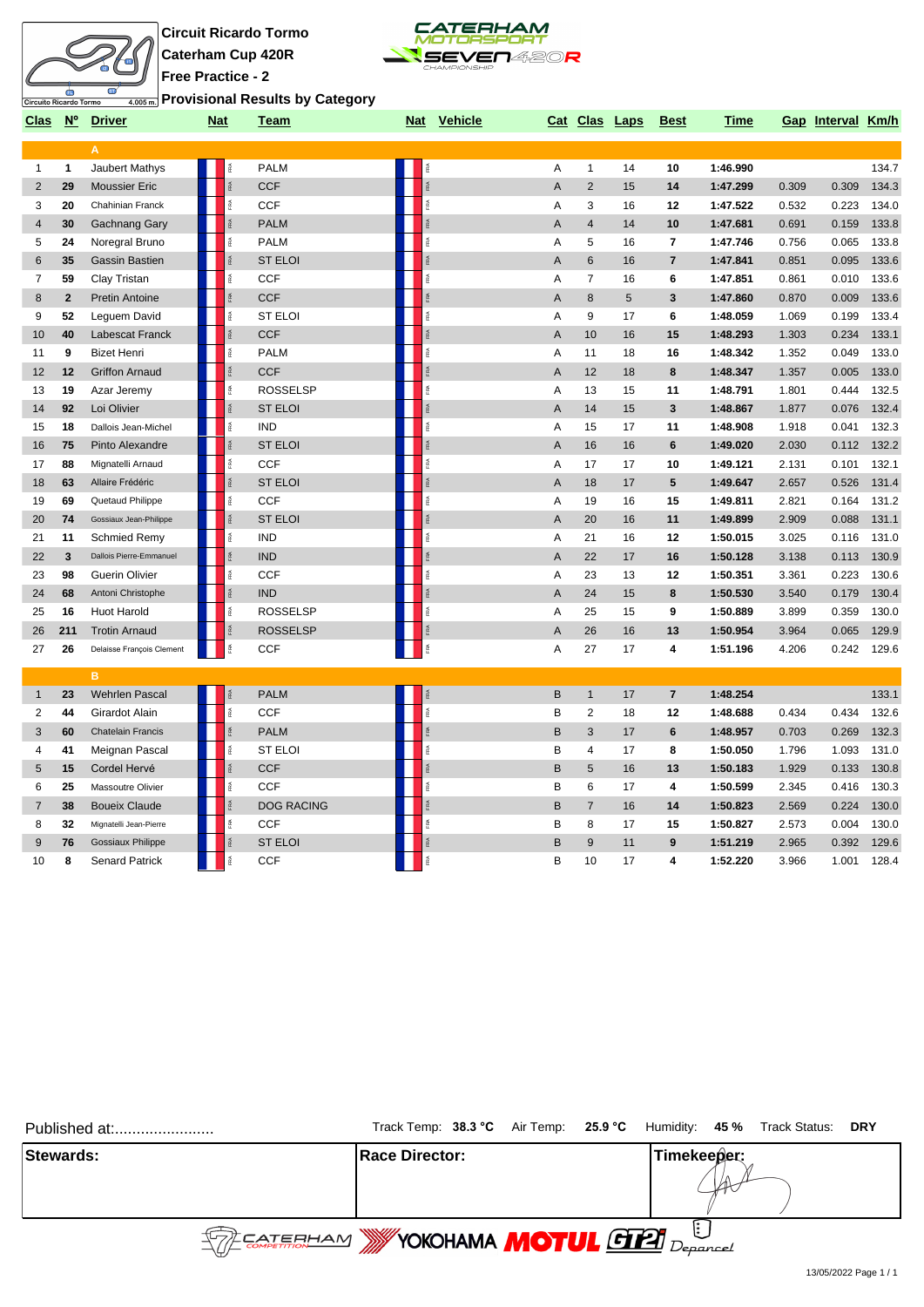

**Circuit Ricardo Tormo Caterham Cup 420R Free Practice - 2 Lap Analysis**



| 1              | <br>Jaubert Mathys   |                         |                  |                  |        |                                                 | 8              |              | <b>Senard Patrick</b> |          |          |        |                           |
|----------------|----------------------|-------------------------|------------------|------------------|--------|-------------------------------------------------|----------------|--------------|-----------------------|----------|----------|--------|---------------------------|
|                | Α                    |                         |                  |                  |        | <b>PALM</b>                                     |                | B            |                       |          |          |        | <b>CCF</b>                |
| $Lap$ $D$      | <b>Time</b>          | <u>Sector 1</u>         | Sector 2         | Sector 3         | T. Spd | <b>Elapsed</b>                                  | $Lap$ $D$      | <b>Time</b>  | <u>Sector 1</u>       | Sector 2 | Sector 3 | T. Spd | <b>Elapsed</b>            |
| $\mathbf{1}$   | 13:02:07.663         | 13:00:58.058            | 39.086           | 30.519           |        | 13:02:07.663                                    | 1              | 13:02:26.593 | 13:01:11.264          | 43.616   | 31.713   |        | 13:02:26.593              |
| 2              | 1:48.422             | 40.569                  | 37.670           | 30.183           |        | 203.3 13:03:56.085                              | $\overline{2}$ | 1:56.252     | 43.249                | 41.853   | 31.150   |        | 199.4 13:04:22.845        |
| 3              | 1:47.845             | 40.362                  | 37.737           | 29.746           |        | 211.1 13:05:43.930                              | 3              | 1:53.028     | 42.801                | 39.496   | 30.731   |        | 211.1 13:06:15.873        |
| 4              | 1:47.551             | 40.323                  | 37.638           | 29.590           |        | 202.8 13:07:31.481                              | 4              | 1:52.220     | 42.763                | 38.958   | 30.499   |        | 207.4 13:08:08.093        |
| 5              | 1:47.800             | 40.468                  | 37.685           | 29.647           |        | 202.2 13:09:19.281                              | 5              | 1:52.221     | 42.282                | 39.351   | 30.588   |        | 205.7 13:10:00.314        |
| 6              | 1:47.526             | 40.210                  | 37.568           | 29.748           |        | 202.8 13:11:06.807                              | 6              | 1:54.295     | 42.062                | 38.847   | 33.386   |        | 206.3 13:11:54.609        |
| $\overline{7}$ | 1:51.047             | 42.461                  | 38.731           | 29.855           |        | 203.3 13:12:57.854                              | 7              | 1:52.460     | 42.399                | 39.061   | 31.000   |        | 197.2 13:13:47.069        |
| 8              | 1:47.353             | 40.145                  | 37.587           | 29.621           |        | 206.3 13:14:45.207                              | 8              | 1:54.128     | 43.338                | 39.028   | 31.762   |        | 203.3 13:15:41.197        |
| 9              | 1:50.799             | 40.214                  | 37.925           | 32.660           |        | 210.5 13:16:36.006                              | 9              | 1:52.898     | 42.078                | 39.126   | 31.694   |        | 205.7 13:17:34.095        |
| 10             | 1:46.990             | 40.122                  | 37.430           | 29.438           |        | 205.1 13:18:22.996                              | 10             | 1:52.651     | 42.188                | 39.274   | 31.189   |        | 208.6 13:19:26.746        |
| 11             | 2:05.418             | 50.737                  | 43.269           | 31.412           |        | 171.4 13:20:28.414                              | -11            | 1:52.808     | 42.731                | 39.221   | 30.856   |        | 203.3 13:21:19.554        |
| 12             | 1:47.412             | 40.106                  | 37.542           | 29.764           |        | 209.9 13:22:15.826                              | 12             | 1:53.821     | 44.080                | 39.106   | 30.635   |        | 198.8 13:23:13.375        |
| 13             | 2:00.273             | 40.624                  | 49.313           | 30.336           |        | 206.8 13:24:16.099                              | 13             | 1:52.391     | 41.672                | 39.255   | 31.464   |        | 203.9 13:25:05.766        |
| 14             | 1:55.408 P           | 40.442                  | 38.083           | 36.883           |        | 206.3 13:26:11.507                              | 14             | 1:53.988     | 43.010                | 39.969   | 31.009   |        | 201.1 13:26:59.754        |
| 2              |                      | Pretin Antoine          |                  |                  |        |                                                 | 15             | 1:53.553     | 42.933                | 39.910   | 30.710   |        | 202.8 13:28:53.307        |
|                |                      |                         |                  |                  |        | <b>CCF</b>                                      | 16             | 1:53.204     | 42.294                | 39.311   | 31.599   |        | 203.9 13:30:46.511        |
|                | Α                    |                         |                  |                  |        |                                                 | 17             | 2:17.821 P   | 43.314                | 42.471   | 52.036   |        | 200.5 13:33:04.332        |
| Lap D          | <b>Time</b>          | Sector 1                | Sector 2         | Sector 3         | T. Spd | Elapsed                                         | 9              |              | <b>Bizet Henri</b>    |          |          |        |                           |
| $\mathbf{1}$   | 13:02:23.734         | 13:01:14.269            | 39.103           | 30.362           |        | 13:02:23.734                                    |                | A            |                       |          |          |        | <b>PALM</b>               |
| $\overline{2}$ | 1:49.183             | 40.946                  | 38.191           |                  |        |                                                 |                |              |                       |          |          |        |                           |
|                |                      |                         |                  | 30.046           |        | 205.7 13:04:12.917                              |                |              |                       |          |          |        |                           |
| 3              | 1:47.860             | 40.373                  | 37.873           | 29.614           |        | 208.6 13:06:00.777 Lap D                        |                | <u>Time</u>  | Sector 1              | Sector 2 | Sector 3 | T. Spd | <b>Elapsed</b>            |
| $\overline{4}$ | 1:49.135             | 41.613                  | 37.762           | 29.760           |        | 212.3 13:07:49.912                              | 1              | 13:02:08.252 | 13:00:59.405          | 38.541   | 30.306   |        | 13:02:08.252              |
| 5              | 3:30.187 P           | 1:03.168                | 58.031           | 1:28.988         |        | 205.1 13:11:20.099                              | $\overline{2}$ | 1:48.553     | 40.672                | 38.044   | 29.837   |        | 209.3 13:03:56.805        |
| 3              |                      | Dallois Pierre-Emmanuel |                  |                  |        |                                                 | 3              | 1:48.736     | 40.534                | 38.238   | 29.964   |        | 207.4 13:05:45.541        |
|                | Α                    |                         |                  |                  |        | <b>IND</b>                                      | 4              | 1:49.024     | 40.751                | 38.353   | 29.920   |        | 214.9 13:07:34.565        |
|                |                      |                         |                  |                  | T. Spd |                                                 | 5              | 1:48.992     | 40.771                | 38.189   | 30.032   |        | 205.1 13:09:23.557        |
| $Lap$ $D$      | <b>Time</b>          | Sector 1                | Sector 2         | Sector 3         |        | <b>Elapsed</b>                                  | 6              | 1:49.474     | 41.593                | 38.085   | 29.796   |        | 201.6 13:11:13.031        |
| $\mathbf{1}$   | 13:03:19.579         | 13:01:56.318            | 45.536           | 37.725           |        | 13:03:19.579                                    | $\overline{7}$ | 1:48.840     | 40.456                | 38.337   | 30.047   |        | 208.0 13:13:01.871        |
| $\overline{2}$ | 2:00.994             | 48.875                  | 41.196           | 30.923           |        | 152.5 13:05:20.573                              | 8              | 1:49.245     | 40.425                | 37.934   | 30.886   |        | 205.7 13:14:51.116        |
| 3<br>4         | 1:53.469             | 42.420                  | 40.284           | 30.765           |        | 200.0 13:07:14.042                              | 9              | 1:51.049     | 41.372                | 38.244   | 31.433   |        | 195.6 13:16:42.165        |
|                | 1:51.293             | 41.596                  | 39.193           | 30.504           |        | 201.1 13:09:05.335                              | 10             | 1:48.371     | 40.372                | 38.100   | 29.899   |        | 210.5 13:18:30.536        |
| 5<br>$\,6$     | 1:51.496             | 41.775                  | 39.195<br>38.643 | 30.526<br>30.407 |        | 201.1 13:10:56.831<br>201.6 13:12:47.326        | 11             | 1:49.307     | 40.351                | 38.624   | 30.332   |        | 212.3 13:20:19.843        |
| 7              | 1:50.495             | 41.445<br>41.374        | 40.014           | 32.071           |        |                                                 | 12             | 1:57.107     | 40.662                | 38.559   | 37.886   |        | 205.7 13:22:16.950        |
|                | 1:53.459             |                         |                  |                  |        | 201.6 13:14:40.785                              | 13             | 1:59.958     | 41.801                | 48.006   | 30.151   |        | 193.0 13:24:16.908        |
| 8              | 1:51.402             | 41.153                  | 39.533           |                  |        | 30.716 205.1 13:16:32.187<br>203.3 13:18:22.692 | 14             | 1:48.780     | 40.735                | 38.044   |          |        | 30.001 211.1 13:26:05.688 |
| 9<br>10        | 1:50.505<br>1:59.297 | 41.335<br>44.372        | 38.572<br>44.577 | 30.598           |        | 30.348 204.5 13:20:21.989                       | 15             | 1:49.352     | 40.894                | 38.353   | 30.105   |        | 206.3 13:27:55.040        |
| 11             | 1:51.899             | 41.394                  | 39.334           | 31.171           |        | 208.0 13:22:13.888                              | 16             | 1:48.342     | 40.472                | 37.886   | 29.984   |        | 208.6 13:29:43.382        |
| 12             | 1:52.048             | 42.238                  | 39.471           | 30.339           |        | 205.7 13:24:05.936                              | 17             | 1:48.357     | 40.409                | 37.932   |          |        | 30.016 210.5 13:31:31.739 |
| 13             | 1:50.908             | 41.762                  | 38.762           | 30.384           |        | 203.9 13:25:56.844                              | 18             | 2:06.649 P   | 48.977                | 39.166   |          |        | 38.506 206.3 13:33:38.388 |
| 14             | 1:50.775             | 41.641                  | 38.735           | 30.399           |        | 206.3 13:27:47.619                              |                |              |                       |          |          |        |                           |
| 15             | 1:50.248             | 41.101                  | 38.669           |                  |        | 30.478 205.7 13:29:37.867                       |                |              |                       |          |          |        |                           |
| 16             | 1:50.128             | 41.179                  | 38.632           |                  |        | 30.317 203.3 13:31:27.995                       |                |              |                       |          |          |        |                           |

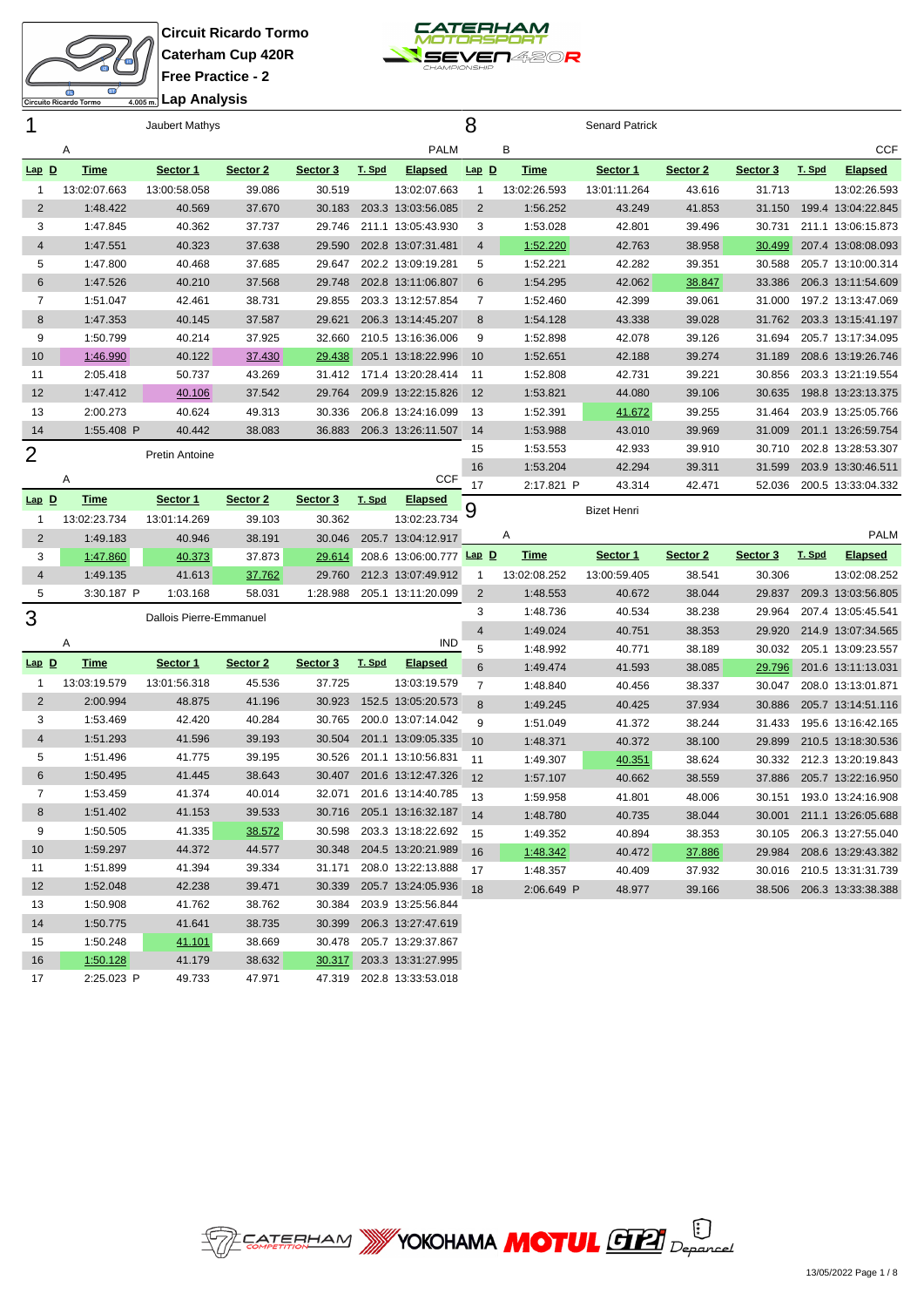



| 11             |              | Schmied Remy          |          |          |        |                    | 15             |              | Cordel Hervé       |          |          |        |                    |
|----------------|--------------|-----------------------|----------|----------|--------|--------------------|----------------|--------------|--------------------|----------|----------|--------|--------------------|
|                | Α            |                       |          |          |        | <b>IND</b>         |                | в            |                    |          |          |        | <b>CCF</b>         |
| $Lap$ D        | <b>Time</b>  | Sector 1              | Sector 2 | Sector 3 | T. Spd | <b>Elapsed</b>     | $Lap$ $D$      | <b>Time</b>  | Sector 1           | Sector 2 | Sector 3 | T. Spd | <b>Elapsed</b>     |
|                | 13:02:17.648 | 13:01:05.817          | 39.723   | 32.108   |        | 13:02:17.648       |                | 13:02:35.311 | 13:01:24.210       | 40.366   | 30.735   |        | 13:02:35.311       |
| $\overline{2}$ | 2:25.847     | 42.837                | 39.138   | 1:03.872 | 202.2  | 13:04:43.495       | 2              | 1:54.487     | 43.244             | 40.324   | 30.919   | 202.8  | 13:04:29.798       |
| 3              | 2:05.675     | 41.740                | 53.246   | 30.689   |        | 197.8 13:06:49.170 | 3              | 1:51.533     | 41.994             | 38.769   | 30.770   |        | 202.8 13:06:21.331 |
| 4              | 1:51.829     | 42.370                | 38.802   | 30.657   |        | 201.1 13:08:40.999 | $\overline{4}$ | 1:50.705     | 41.933             | 38.673   | 30.099   |        | 208.6 13:08:12.036 |
| 5              | 1:51.416     | 42.059                | 38.792   | 30.565   |        | 199.4 13:10:32.415 | 5              | 1:56.633     | 42.661             | 43.672   | 30.300   |        | 206.3 13:10:08.669 |
| 6              | 1:51.167     | 42.073                | 38.507   | 30.587   |        | 201.1 13:12:23.582 | 6              | 1:51.029     | 41.256             | 38.878   | 30.895   |        | 208.0 13:11:59.698 |
| 7              | 1:51.453     | 42.057                | 38.754   | 30.642   |        | 200.5 13:14:15.035 | 7              | 1:50.892     | 41.520             | 39.107   | 30.265   |        | 206.8 13:13:50.590 |
| 8              | 1:59.875 P   | 41.675                | 39.110   | 39.090   |        | 198.8 13:16:14.910 | 8              | 1:51.358     | 41.642             | 38.802   | 30.914   |        | 206.8 13:15:41.948 |
| 9              | 4:21.238     | 2:55.143              | 55.360   | 30.735   |        | 13:20:36.148       | 9              | 1:51.917     | 41.855             | 39.067   | 30.995   |        | 211.1 13:17:33.865 |
| 10             | 1:52.916     | 42.164                | 39.119   | 31.633   | 202.2  | 13:22:29.064       | 10             | 1:53.003     | 42.952             | 39.278   | 30.773   |        | 203.3 13:19:26.868 |
| 11             | 1:50.772     | 41.374                | 38.637   | 30.761   |        | 205.7 13:24:19.836 | -11            | 1:52.682     | 42.045             | 38.911   | 31.726   |        | 210.5 13:21:19.550 |
| 12             | 1:50.015     | 41.158                | 38.783   | 30.074   |        | 205.1 13:26:09.851 | 12             | 1:52.846     | 43.513             | 38.910   | 30.423   |        | 205.1 13:23:12.396 |
| 13             | 1:50.411     | 41.496                | 38.749   | 30.166   |        | 208.0 13:28:00.262 | 13             | 1:50.183     | 41.315             | 38.556   | 30.312   |        | 207.4 13:25:02.579 |
| 14             | 1:51.541     | 42.716                | 38.780   | 30.045   |        | 208.6 13:29:51.803 | 14             | 1:50.556     | 41.416             | 38.742   | 30.398   |        | 207.4 13:26:53.135 |
| 15             | 1:50.529     | 40.988                | 38.872   | 30.669   |        | 206.8 13:31:42.332 | 15             | 1:51.136     | 41.553             | 38.954   | 30.629   |        | 206.8 13:28:44.271 |
| 16             | 2:35.573 P   | 49.212                | 50.484   | 55.877   |        | 190.9 13:34:17.905 | 16             | 1:59.053 P   | 41.729             | 38.889   | 38.435   |        | 204.5 13:30:43.324 |
| 12             |              | <b>Griffon Arnaud</b> |          |          |        |                    | 6              |              | <b>Huot Harold</b> |          |          |        |                    |

A CCF **Lap D Time Sector 1 Sector 2 Sector 3 T. Spd Elapsed** 13:02:13.983 13:01:04.295 39.428 30.260 13:02:13.983 1:54.469 45.454 38.537 30.478 214.2 13:04:08.452 1:50.147 41.405 38.004 30.738 205.1 13:05:58.599 1:49.426 41.118 37.981 30.327 208.0 13:07:48.025 1:48.801 40.679 38.073 30.049 213.6 13:09:36.826 1:49.655 40.476 38.538 30.641 205.7 13:11:26.481 1:48.768 40.710 38.105 29.953 13:13:15.249 8 1:48.347 40.452 37.980 29.915 207.4 13:15:03.596 1:49.356 40.967 38.387 30.002 208.6 13:16:52.952 1:48.659 40.628 38.115 29.916 209.3 13:18:41.611 1:48.978 40.874 38.246 29.858 210.5 13:20:30.589 1:49.151 40.920 38.318 29.913 215.5 13:22:19.740 1:51.480 40.916 38.399 32.165 208.0 13:24:11.220 1:55.106 46.889 38.539 29.678 202.8 13:26:06.326 1:49.473 41.067 38.123 30.283 212.3 13:27:55.799 1:48.926 40.819 37.930 30.177 210.5 13:29:44.725 1:49.985 40.805 38.819 30.361 208.6 13:31:34.710 2:28.616 P 53.898 48.325 46.393 160.7 13:34:03.326 A ROSSELSP **Lap D Time Sector 1 Sector 2 Sector 3 T. Spd Elapsed** 13:02:30.454 13:01:18.738 39.924 31.792 13:02:30.454 1:51.922 41.412 39.106 31.404 202.8 13:04:22.376 1:51.877 41.652 39.604 30.621 206.3 13:06:14.253 1:51.914 42.332 39.196 30.386 203.9 13:08:06.167 1:51.105 41.643 39.084 30.378 206.8 13:09:57.272 2:05.843 P 42.034 40.476 43.333 209.9 13:12:03.115 3:33.287 2:22.757 39.455 31.075 13:15:36.402 1:51.185 41.484 39.169 30.532 200.5 13:17:27.587 1:50.889 41.800 38.742 30.347 200.5 13:19:18.476 1:54.668 41.415 40.964 32.289 201.1 13:21:13.144 2:09.258 P 41.191 42.811 45.256 200.5 13:23:22.402 3:04.996 1:54.818 39.010 31.168 13:26:27.398 1:52.721 41.733 39.841 31.147 208.0 13:28:20.119 1:50.910 41.269 39.299 30.342 205.1 13:30:11.029 2:07.833 P 42.176 39.079 46.578 204.5 13:32:18.862

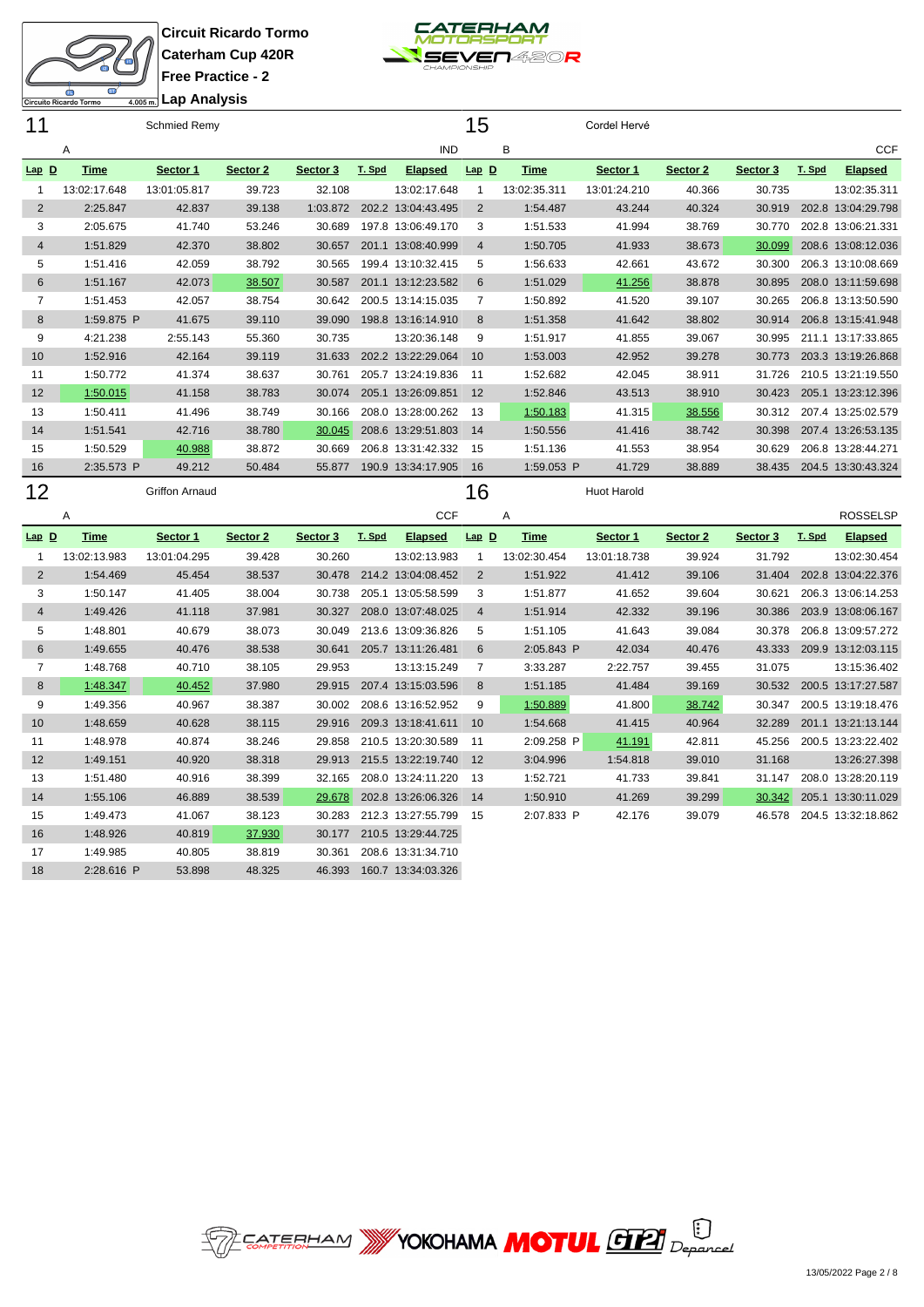



ito Ricardo Tormo

## **Lap Analysis**

| 18                |              | Dallois Jean-Michel |          |          |        |                    | 20             |              | <b>Chahinian Franck</b> |          |          |        |                    |
|-------------------|--------------|---------------------|----------|----------|--------|--------------------|----------------|--------------|-------------------------|----------|----------|--------|--------------------|
|                   | Α            |                     |          |          |        | <b>IND</b>         |                | Α            |                         |          |          |        | <b>CCF</b>         |
| <u>Lap D</u>      | <b>Time</b>  | Sector 1            | Sector 2 | Sector 3 | T. Spd | <b>Elapsed</b>     | $Lap$ D        | <b>Time</b>  | Sector 1                | Sector 2 | Sector 3 | T. Spd | <b>Elapsed</b>     |
|                   | 13:02:58.217 | 13:01:47.023        | 40.476   | 30.718   |        | 13:02:58.217       |                | 13:02:14.195 | 13:01:04.669            | 39.453   | 30.073   |        | 13:02:14.195       |
| 2                 | 1:51.729     | 41.137              | 39.737   | 30.855   | 200.5  | 13:04:49.946       | 2              | 2:05.680     | 54.817                  | 40.162   | 30.701   | 194.0  | 13:04:19.875       |
| 3                 | 1:52.171     | 42.030              | 39.369   | 30.772   | 174.7  | 13:06:42.117       | 3              | 1:49.683     | 40.607                  | 38.495   | 30.581   |        | 204.5 13:06:09.558 |
| 4                 | 1:49.754     | 40.965              | 38.670   | 30.119   | 201.1  | 13:08:31.871       | $\overline{4}$ | 1:49.803     | 40.836                  | 38.878   | 30.089   |        | 203.3 13:07:59.361 |
| 5                 | 1:49.702     | 40.849              | 38.679   | 30.174   |        | 201.6 13:10:21.573 | 5              | 1:49.199     | 40.645                  | 38.096   | 30.458   |        | 203.3 13:09:48.560 |
| 6                 | 1:49.847     | 40.790              | 38.944   | 30.113   |        | 203.3 13:12:11.420 | 6              | 1:48.690     | 40.382                  | 37.966   | 30.342   |        | 203.3 13:11:37.250 |
| 7                 | 1:50.221     | 41.358              | 38.534   | 30.329   |        | 203.9 13:14:01.641 | 7              | 1:48.532     | 40.428                  | 38.013   | 30.091   |        | 204.5 13:13:25.782 |
| 8                 | 1:50.679     | 41.400              | 38.666   | 30.613   |        | 209.9 13:15:52.320 | 8              | 1:49.099     | 40.964                  | 38.119   | 30.016   |        | 203.9 13:15:14.881 |
| 9                 | 1:49.812     | 41.129              | 38.477   | 30.206   |        | 208.0 13:17:42.132 | 9              | 1:49.154     | 40.514                  | 38.311   | 30.329   |        | 203.9 13:17:04.035 |
| 10                | 1:49.950     | 40.728              | 38.943   | 30.279   |        | 211.1 13:19:32.082 | 10             | 2:39.892 P   | 48.641                  | 58.981   | 52.270   |        | 204.5 13:19:43.927 |
| 11                | 1:48.908     | 40.861              | 38.188   | 29.859   |        | 211.7 13:21:20.990 | 11             | 2:41.142     | 1:29.503                | 41.273   | 30.366   |        | 13:22:25.069       |
| $12 \overline{ }$ | 1:50.225     | 41.764              | 38.460   | 30.001   |        | 209.3 13:23:11.215 | 12             | 1:47.522     | 40.286                  | 37.693   | 29.543   |        | 210.5 13:24:12.591 |
| 13                | 1:49.474     | 41.065              | 38.445   | 29.964   |        | 213.0 13:25:00.689 | 13             | 2:02.781     | 43.534                  | 47.399   | 31.848   |        | 212.3 13:26:15.372 |
| 14                | 1:49.787     | 40.931              | 38.552   | 30.304   |        | 215.5 13:26:50.476 | 14             | 1:47.892     | 40.437                  | 37.636   | 29.819   |        | 211.7 13:28:03.264 |
| 15                | 1:49.100     | 40.823              | 38.360   | 29.917   | 203.9  | 13:28:39.576       | 15             | 1:47.552     | 40.375                  | 37.531   | 29.646   |        | 209.9 13:29:50.816 |
| 16                | 1:49.550     | 40.661              | 38.572   | 30.317   |        | 205.7 13:30:29.126 | 16             | 2:16.466 P   | 40.569                  | 43.920   | 51.977   |        | 209.3 13:32:07.282 |
| 17                | 2:16.051 P   | 45.951              | 46.683   | 43.417   |        | 173.0 13:32:45.177 | 23             |              | <b>Wehrlen Pascal</b>   |          |          |        |                    |

| 19             |              | Azar Jeremy  |          |          |        |                    |           | в            |              |          |          |        | <b>PALM</b>        |
|----------------|--------------|--------------|----------|----------|--------|--------------------|-----------|--------------|--------------|----------|----------|--------|--------------------|
|                | Α            |              |          |          |        | <b>ROSSELSP</b>    | $Lap$ $D$ | Time         | Sector 1     | Sector 2 | Sector 3 | T. Spd | <b>Elapsed</b>     |
| $Lap$ D        | <b>Time</b>  | Sector 1     | Sector 2 | Sector 3 | T. Spd | <b>Elapsed</b>     |           | 13:02:08.179 | 13:00:57.743 | 39.151   | 31.285   |        | 13:02:08.179       |
|                | 13:02:36.075 | 13:01:25.518 | 40.117   | 30.440   |        | 13:02:36.075       | 2         | 1:49.663     | 41.355       | 38.365   | 29.943   | 205.1  | 13:03:57.842       |
| $\overline{2}$ | 1:50.352     | 41.596       | 38.650   | 30.106   | 209.3  | 13:04:26.427       | 3         | 1:51.408     | 40.769       | 38.046   | 32.593   | 205.7  | 13:05:49.250       |
| 3              | 1:50.007     | 41.310       | 38.603   | 30.094   | 205.7  | 13:06:16.434       | 4         | 1:49.400     | 40.804       | 38.097   | 30.499   | 208.0  | 13:07:38.650       |
| 4              | 1:49.113     | 41.125       | 38.222   | 29.766   |        | 213.0 13:08:05.547 | 5         | 1:48.343     | 40.715       | 37.819   | 29.809   |        | 213.0 13:09:26.993 |
| 5              | 2:17.148     | 48.207       | 55.880   | 33.061   | 216.2  | 13:10:22.695       | 6         | 1:48.615     | 40.554       | 38.305   | 29.756   |        | 211.7 13:11:15.608 |
| 6              | 1:49.647     | 41.012       | 38.549   | 30.086   |        | 207.4 13:12:12.342 |           | 1:48.254     | 40.319       | 38.095   | 29.840   | 209.9  | 13:13:03.862       |
| 7              | 1:49.161     | 40.839       | 38.382   | 29.940   | 210.5  | 13:14:01.503       | 8         | 1:48.368     | 40.456       | 37.989   | 29.923   |        | 208.0 13:14:52.230 |
| 8              | 1:50.017     | 41.287       | 38.186   | 30.544   |        | 203.9 13:15:51.520 | 9         | 1:48.810     | 40.436       | 38.382   | 29.992   |        | 209.3 13:16:41.040 |
| 9              | 1:49.734     | 40.950       | 38.554   | 30.230   | 203.9  | 13:17:41.254       | 10        | 1:49.286     | 40.534       | 38.596   | 30.156   |        | 206.3 13:18:30.326 |
| 10             | 1:50.037     | 41.313       | 38.407   | 30.317   |        | 203.9 13:19:31.291 | 11        | 1:50.344     | 41.166       | 38.335   | 30.843   | 205.1  | 13:20:20.670       |
| 11             | 1:48.791     | 40.793       | 38.185   | 29.813   |        | 216.2 13:21:20.082 | 12        | 1:51.616     | 40.294       | 38.564   | 32.758   |        | 208.0 13:22:12.286 |
| 12             | 1:50.848     | 41.848       | 38.451   | 30.549   |        | 208.0 13:23:10.930 | 13        | 2:05.908 P   | 49.944       | 38.101   | 37.863   | 200.0  | 13:24:18.194       |
| 13             | 1:49.566     | 41.146       | 38.253   | 30.167   | 208.6  | 13:25:00.496       | 14        | 3:38.430     | 2:30.347     | 38.152   | 29.931   |        | 13:27:56.624       |
| 14             | 1:50.549     | 40.928       | 39.542   | 30.079   |        | 207.4 13:26:51.045 | 15        | 1:49.803     | 40.771       | 38.839   | 30.193   | 210.5  | 13:29:46.427       |
| 15             | 1:52.715 P   | 40.823       | 38.390   | 33.502   |        | 211.1 13:28:43.760 | 16        | 1:48.408     | 40.243       | 37.849   | 30.316   |        | 208.0 13:31:34.835 |



2:26.820 P 52.804 46.113 47.903 207.4 13:34:01.655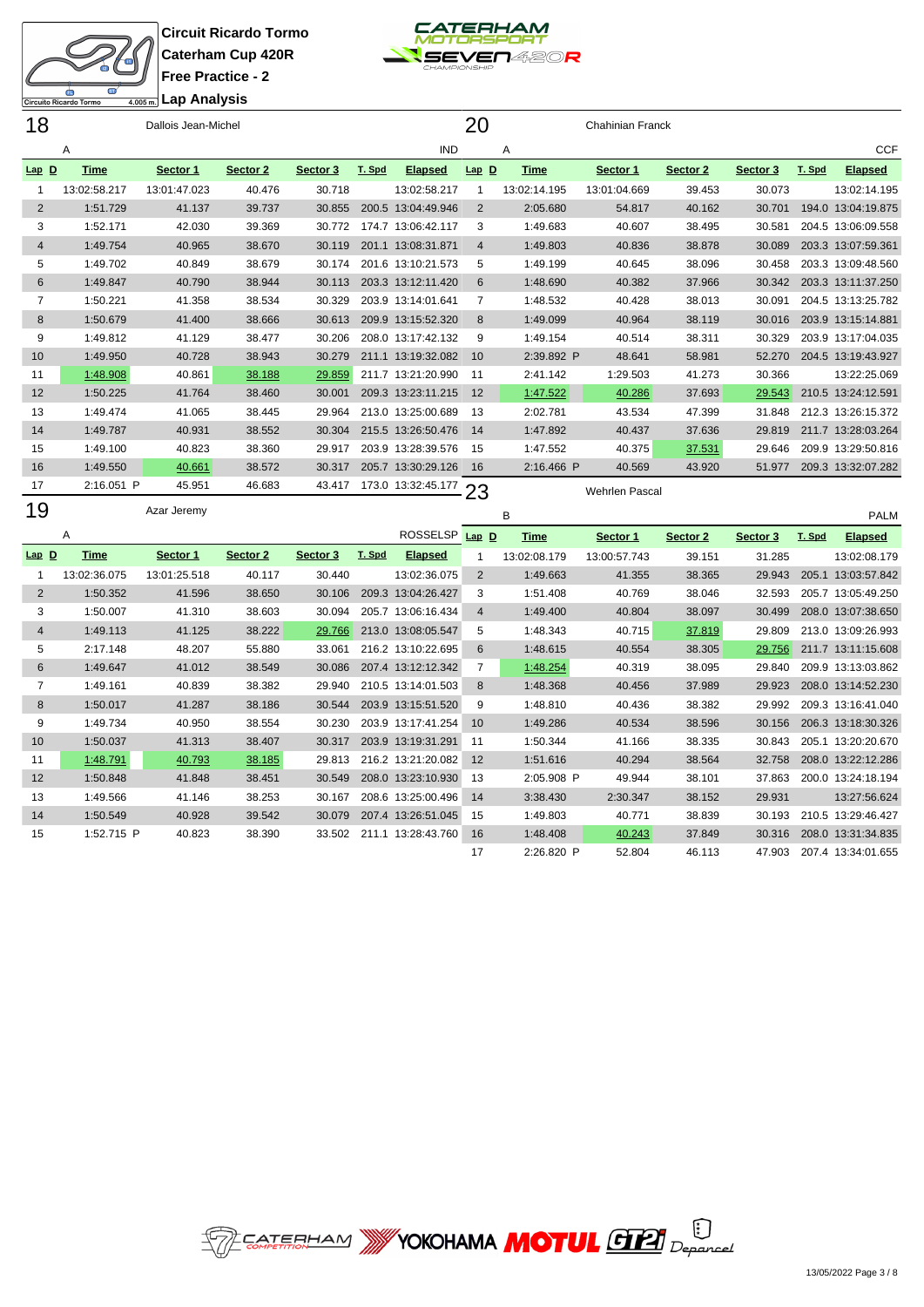

|                | m<br>Circuito Ricardo Tormo | Lap Analysis<br>4.005 m. | $1100$ Figuruc - 2 |          |        |                    |                          |              |                           |          |          |        |                    |
|----------------|-----------------------------|--------------------------|--------------------|----------|--------|--------------------|--------------------------|--------------|---------------------------|----------|----------|--------|--------------------|
| 24             |                             | Noregral Bruno           |                    |          |        |                    | 26                       |              | Delaisse François Clement |          |          |        |                    |
|                | Α                           |                          |                    |          |        | <b>PALM</b>        |                          | A            |                           |          |          |        | <b>CCF</b>         |
| <u>Lap D</u>   | <b>Time</b>                 | Sector 1                 | Sector 2           | Sector 3 | T. Spd | <b>Elapsed</b>     | $Lap$ D                  | Time         | Sector 1                  | Sector 2 | Sector 3 | T. Spd | <b>Elapsed</b>     |
| 1              | 13:02:06.424                | 13:00:57.145             | 38.853             | 30.426   |        | 13:02:06.424       | $\overline{\phantom{a}}$ | 13:02:45.081 | 13:01:32.701              | 40.201   | 32.179   |        | 13:02:45.081       |
| 2              | 1:49.453                    | 41.066                   | 38.144             | 30.243   | 199.4  | 13:03:55.877       | $\overline{2}$           | 1:52.198     | 42.388                    | 38.846   | 30.964   |        | 206.8 13:04:37.279 |
| 3              | 1:49.388                    | 41.102                   | 38.077             | 30.209   |        | 200.5 13:05:45.265 | 3                        | 1:51.880     | 41.956                    | 39.182   | 30.742   |        | 207.4 13:06:29.159 |
| $\overline{4}$ | 1:50.332                    | 41.224                   | 38.465             | 30.643   |        | 205.7 13:07:35.597 | $\overline{4}$           | 1:51.196     | 41.377                    | 39.153   | 30.666   |        | 208.0 13:08:20.355 |
| 5              | 1:48.249                    | 40.388                   | 37.908             | 29.953   |        | 205.7 13:09:23.846 | 5                        | 1:54.918     | 42.066                    | 42.403   | 30.449   |        | 205.1 13:10:15.273 |
| 6              | 1:48.111                    | 40.259                   | 37.914             | 29.938   |        | 209.9 13:11:11.957 | 6                        | 1:53.380     | 41.923                    | 40.272   | 31.185   |        | 205.7 13:12:08.653 |
| 7              | 1:47.746                    | 40.221                   | 37.825             | 29.700   |        | 203.3 13:12:59.703 | 7                        | 1:55.929     | 42.603                    | 39.063   | 34.263   |        | 203.3 13:14:04.582 |
| 8              | 1:48.201                    | 40.447                   | 38.007             | 29.747   |        | 206.8 13:14:47.904 | 8                        | 1:51.327     | 42.193                    | 38.618   | 30.516   |        | 205.7 13:15:55.909 |
| 9              | 1:56.924 P                  | 40.787                   | 39.131             | 37.006   |        | 206.3 13:16:44.828 | 9                        | 1:51.958     | 41.912                    | 38.973   | 31.073   |        | 206.3 13:17:47.867 |
| 10             | 4:51.576                    | 3:43.401                 | 38.247             | 29.928   |        | 13:21:36.404       | 10                       | 1:51.404     | 41.798                    | 39.070   | 30.536   |        | 204.5 13:19:39.271 |
| 11             | 1:48.930                    | 40.523                   | 38.485             | 29.922   |        | 13:23:25.334       | 11                       | 2:00.260     | 44.156                    | 45.311   | 30.793   |        | 204.5 13:21:39.531 |
| 12             | 1:48.649                    | 40.547                   | 38.106             | 29.996   | 201.6  | 13:25:13.983       | 12                       | 2:01.451 P   | 41.832                    | 39.062   | 40.557   |        | 202.2 13:23:40.982 |
| 13             | 1:48.132                    | 40.461                   | 37.806             | 29.865   |        | 204.5 13:27:02.115 | 13                       | 2:22.317     | 1:11.325                  | 40.210   | 30.782   |        | 13:26:03.299       |
| 14             | 1:48.580                    | 40.801                   | 37.926             | 29.853   | 205.7  | 13:28:50.695       | 14                       | 2:01.660     | 42.267                    | 46.399   | 32.994   |        | 206.3 13:28:04.959 |
| 15             | 1:48.857                    | 40.644                   | 38.359             | 29.854   |        | 205.7 13:30:39.552 | 15                       | 1:52.844     | 41.793                    | 39.863   | 31.188   |        | 207.4 13:29:57.803 |
| 16             | 2:21.719 P                  | 45.424                   | 46.556             | 49.739   |        | 202.8 13:33:01.271 | 16                       | 1:52.528     | 41.987                    | 39.715   | 30.826   |        | 202.8 13:31:50.331 |
| 25             |                             | <b>Massoutre Olivier</b> |                    |          |        |                    | 17                       | 2:29.709 P   | 46.791                    | 50.326   | 52.592   |        | 203.3 13:34:20.040 |
|                | B                           |                          |                    |          |        | CCF $29$           |                          |              | <b>Moussier Eric</b>      |          |          |        |                    |
| $Lap$ $D$      | <b>Time</b>                 | Sector 1                 | Sector 2           | Sector 3 | T. Spd | <b>Elapsed</b>     |                          | Α            |                           |          |          |        | <b>CCF</b>         |
|                |                             |                          |                    |          |        |                    | $\sim$ $\sim$            |              |                           |          |          |        |                    |

| <u>Lap D</u>    | rme          | эестог т     | Sector 2 | <b>Sector</b> 3 | <u>1. Spa</u> | <u>Elapsed</u>     |                | $\cdots$     |               |          |          |        | vvi                |
|-----------------|--------------|--------------|----------|-----------------|---------------|--------------------|----------------|--------------|---------------|----------|----------|--------|--------------------|
|                 | 13:02:31.549 | 13:01:21.458 | 39.544   | 30.547          |               | 13:02:31.549       | $Lap$ D        | Time         | Sector 1      | Sector 2 | Sector 3 | T. Spd | <b>Elapsed</b>     |
| 2               | 1:51.557     | 41.697       | 39.006   | 30.854          |               | 204.5 13:04:23.106 |                | 13:02:22.765 | 13:01:12.931  | 39.751   | 30.083   |        | 13:02:22.765       |
| 3               | 1:51.589     | 41.927       | 39.267   | 30.395          |               | 213.0 13:06:14.695 | $\overline{2}$ | 1:49.226     | 41.034        | 38.426   | 29.766   | 203.9  | 13:04:11.991       |
| 4               | 1:50.599     | 41.593       | 38.322   | 30.684          |               | 211.1 13:08:05.294 | 3              | 1:48.196     | 40.386        | 38.007   | 29.803   |        | 206.3 13:06:00.187 |
| 5               | 1:51.512     | 41.727       | 39.129   | 30.656          |               | 206.3 13:09:56.806 | 4              | 1:48.236     | 40.589        | 37.780   | 29.867   |        | 211.7 13:07:48.423 |
| 6               | 1:52.567     | 42.254       | 39.679   | 30.634          |               | 206.8 13:11:49.373 | 5              | 1:49.364     | 41.009        | 38.348   | 30.007   |        | 212.3 13:09:37.787 |
| 7               | 1:52.025     | 42.278       | 38.923   | 30.824          |               | 201.1 13:13:41.398 | 6              | 1:56.805 P   | 40.211        | 37.885   | 38.709   |        | 207.4 13:11:34.592 |
| 8               | 2:22.753     | 42.067       | 39.662   | 1:01.024        |               | 201.6 13:16:04.151 |                | 3:04.696     | 1:45.102      | 49.603   | 29.991   |        | 13:14:39.288       |
| 9               | 1:53.783     | 42.854       | 39.901   | 31.028          |               | 200.5 13:17:57.934 | 8              | 1:49.257     | 40.867        | 38.308   | 30.082   |        | 200.0 13:16:28.545 |
| 10 <sup>°</sup> | 1:53.429     | 42.964       | 39.567   | 30.898          |               | 202.2 13:19:51.363 | 9              | 1:57.072 P   | 40.756        | 38.586   | 37.730   | 200.5  | 13:18:25.617       |
| 11              | 1:53.554     | 43.457       | 39.467   | 30.630          |               | 202.2 13:21:44.917 | 10             | 3:58.952     | 2:46.775      | 41.788   | 30.389   |        | 13:22:24.569       |
| 12              | 1:51.830     | 42.300       | 39.041   | 30.489          |               | 202.2 13:23:36.747 | 11             | 1:47.445     | 40.281        | 37.604   | 29.560   | 203.9  | 13:24:12.014       |
| 13              | 1:51.930     | 42.039       | 39.117   | 30.774          | 201.1         | 13:25:28.677       | 12             | 2:02.940     | 43.852        | 47.245   | 31.843   |        | 210.5 13:26:14.954 |
| 14              | 1:51.706     | 41.938       | 39.173   | 30.595          |               | 202.2 13:27:20.383 | 13             | 1:47.331     | 40.322        | 37.492   | 29.517   |        | 204.5 13:28:02.285 |
| 15              | 1:52.479     | 42.442       | 39.425   | 30.612          |               | 201.6 13:29:12.862 | 14             | 1:47.299     | 40.209        | 37.691   | 29.399   |        | 207.4 13:29:49.584 |
| 16              | 1:52.611     | 42.478       | 39.353   | 30.780          |               | 201.6 13:31:05.473 | 15             | 1:55.112 P   | 41.000        | 39.233   | 34.879   |        | 211.1 13:31:44.696 |
| 17              | 2:05.419 P   | 42.011       | 39.440   | 43.968          |               | 200.0 13:33:10.892 | 30             |              | Gachnang Gary |          |          |        |                    |

|                | A            |              |          |          |        | <b>PALM</b>        |
|----------------|--------------|--------------|----------|----------|--------|--------------------|
| $Lap$ $D$      | <b>Time</b>  | Sector 1     | Sector 2 | Sector 3 | T. Spd | <b>Elapsed</b>     |
| 1              | 13:01:58.710 | 13:00:49.876 | 38.390   | 30.444   |        | 13:01:58.710       |
| 2              | 1:49.124     | 40.884       | 38.156   | 30.084   | 197.2  | 13:03:47.834       |
| 3              | 1:48.669     | 40.576       | 38.121   | 29.972   | 198.8  | 13:05:36.503       |
| $\overline{4}$ | 1:48.970     | 40.602       | 38.517   | 29.851   | 200.0  | 13:07:25.473       |
| 5              | 1:54.283     | 40.806       | 42.272   | 31.205   | 200.5  | 13:09:19.756       |
| 6              | 1:47.915     | 40.435       | 37.915   | 29.565   |        | 209.3 13:11:07.671 |
| 7              | 1:48.468     | 40.536       | 38.104   | 29.828   | 206.8  | 13:12:56.139       |
| 8              | 1:48.352     | 40.695       | 37.911   | 29.746   | 201.1  | 13:14:44.491       |
| 9              | 1:51.976     | 40.362       | 38.262   | 33.352   | 203.3  | 13:16:36.467       |
| 10             | 1:47.681     | 40.290       | 37.733   | 29.658   |        | 210.5 13:18:24.148 |
| 11             | 2:03.284     | 44.771       | 46.203   | 32.310   | 204.5  | 13:20:27.432       |
| 12             | 1:49.264     | 41.543       | 37.932   | 29.789   | 203.9  | 13:22:16.696       |
| 13             | 2:00.578     | 40.327       | 50.138   | 30.113   | 208.6  | 13:24:17.274       |
| 14             | 1:56.502 P   | 41.142       | 39.214   | 36.146   | 212.3  | 13:26:13.776       |

**SEP EATERHAM WY YOKOHAMA MOTUL GELL** Deparced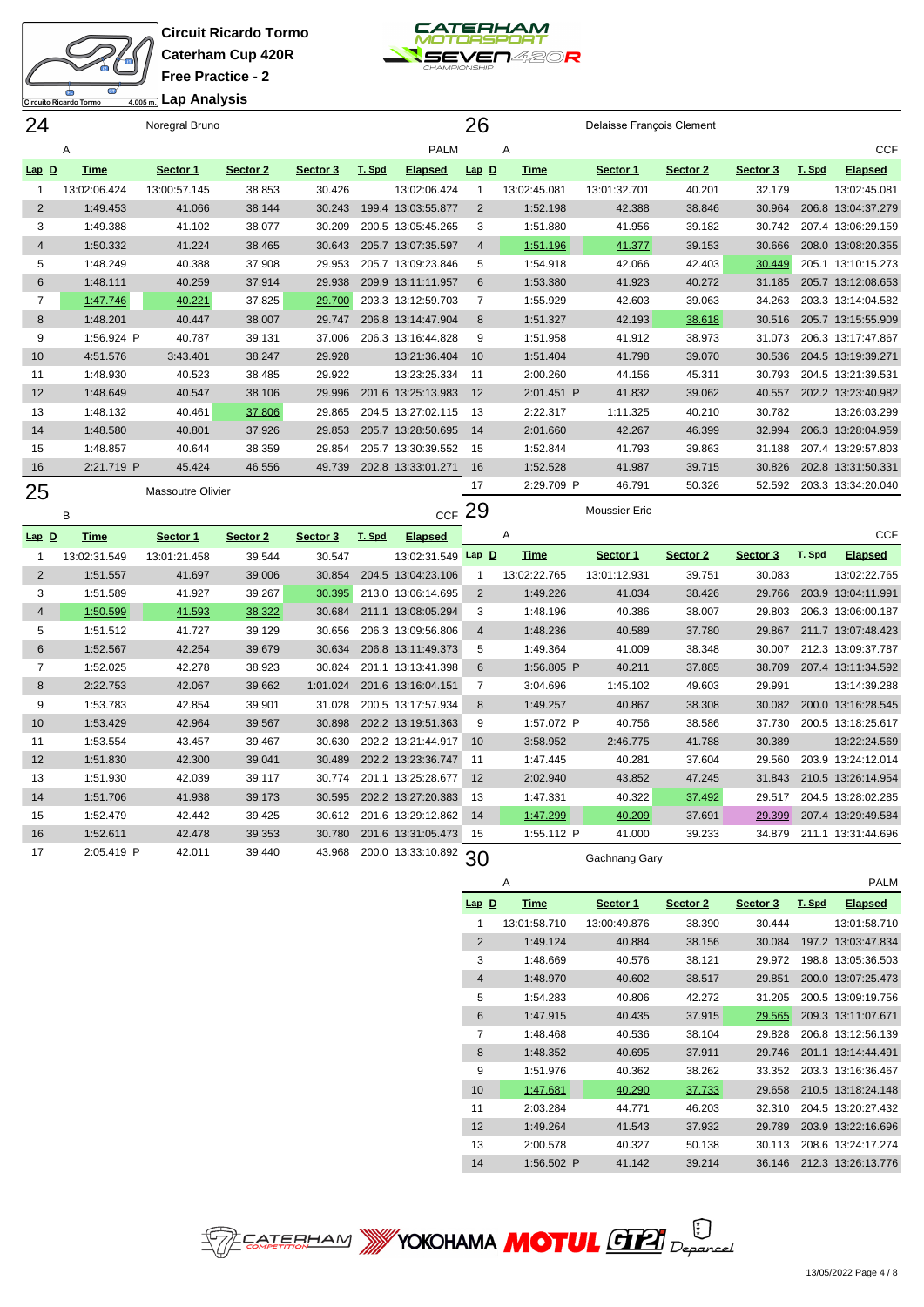



**Lap Analysis**

| 32             | Mignatelli Jean-Pierre |                |          |          |        |                    | 38             |              | <b>Boueix Claude</b> |          |          |        |                    |
|----------------|------------------------|----------------|----------|----------|--------|--------------------|----------------|--------------|----------------------|----------|----------|--------|--------------------|
|                | B                      |                |          |          |        | <b>CCF</b>         |                | В            |                      |          |          |        | <b>DOG RACING</b>  |
| $Lap$ D        | <b>Time</b>            | Sector 1       | Sector 2 | Sector 3 | T. Spd | <b>Elapsed</b>     | $Lap$ D        | <b>Time</b>  | Sector 1             | Sector 2 | Sector 3 | T. Spd | <b>Elapsed</b>     |
|                | 13:02:43.882           | 13:01:31.397   | 39.545   | 32.940   |        | 13:02:43.882       |                | 13:02:37.724 | 13:01:26.052         | 40.363   | 31.309   |        | 13:02:37.724       |
| $\overline{2}$ | 1:52.178               | 41.386         | 39.239   | 31.553   | 209.9  | 13:04:36.060       | 2              | 1:54.097     | 42.978               | 39.518   | 31.601   | 203.3  | 13:04:31.821       |
| 3              | 1:51.576               | 41.473         | 38.964   | 31.139   |        | 203.3 13:06:27.636 | 3              | 1:53.129     | 42.295               | 39.801   | 31.033   |        | 201.1 13:06:24.950 |
| 4              | 1:50.899               | 41.754         | 38.213   | 30.932   |        | 205.1 13:08:18.535 | $\overline{4}$ | 1:51.876     | 41.996               | 38.835   | 31.045   |        | 202.8 13:08:16.826 |
| 5              | 2:02.771 P             | 41.904         | 42.971   | 37.896   | 202.8  | 13:10:21.306       | 5              | 1:54.875     | 43.180               | 40.792   | 30.903   |        | 200.5 13:10:11.701 |
| 6              | 2:52.081               | 1:40.304       | 40.750   | 31.027   |        | 13:13:13.387       | 6              | 1:54.867     | 42.330               | 39.810   | 32.727   |        | 201.1 13:12:06.568 |
| 7              | 1:54.352               | 41.957         | 40.662   | 31.733   |        | 203.3 13:15:07.739 | 7              | 2:11.885     | 45.927               | 54.382   | 31.576   |        | 162.5 13:14:18.453 |
| 8              | 1:52.022               | 41.768         | 39.475   | 30.779   |        | 199.4 13:16:59.761 | 8              | 1:59.515 P   | 42.452               | 39.268   | 37.795   |        | 199.4 13:16:17.968 |
| 9              | 1:52.020               | 41.530         | 39.177   | 31.313   |        | 205.7 13:18:51.781 | 9              | 3:56.298     | 2:42.721             | 42.702   | 30.875   |        | 13:20:14.266       |
| 10             | 1:52.043               | 41.396         | 39.113   | 31.534   |        | 202.8 13:20:43.824 | 10             | 1:59.570     | 43.057               | 41.619   | 34.894   |        | 201.6 13:22:13.836 |
| 11             | 1:51.849               | 41.780         | 39.201   | 30.868   |        | 201.6 13:22:35.673 | 11             | 1:52.973     | 42.032               | 40.274   | 30.667   |        | 202.8 13:24:06.809 |
| 12             | 1:52.054               | 41.999         | 38.962   | 31.093   |        | 200.0 13:24:27.727 | 12             | 1:52.597     | 41.797               | 39.785   | 31.015   |        | 203.3 13:25:59.406 |
| 13             | 1:51.329               | 41.279         | 39.421   | 30.629   |        | 201.6 13:26:19.056 | 13             | 1:53.098     | 41.854               | 39.506   | 31.738   |        | 201.6 13:27:52.504 |
| 14             | 1:51.750               | 41.393         | 38.951   | 31.406   |        | 205.1 13:28:10.806 | 14             | 1:50.823     | 41.439               | 38.781   | 30.603   |        | 203.9 13:29:43.327 |
| 15             | 1:50.827               | 41.312         | 38.705   | 30.810   |        | 203.3 13:30:01.633 | 15             | 1:52.097     | 41.754               | 38.965   | 31.378   |        | 201.6 13:31:35.424 |
| 16             | 1:51.380               | 41.605         | 38.912   | 30.863   |        | 202.2 13:31:53.013 | 16             | 2:37.863 P   | 53.753               | 50.638   | 53.472   |        | 167.0 13:34:13.287 |
| 17             | 2:56.755 P             | 1:05.872       | 59.369   | 51.514   |        | 158.2 13:34:49.768 | 40             |              | Labescat Franck      |          |          |        |                    |
| 35             |                        | Gassin Bastien |          |          |        |                    |                | $\Lambda$    |                      |          |          |        | CCE                |

| ບບ             |              | Uassii Dasu <del>c</del> ii |          |          |        |                    |           | Α            |              |          |          |        | <b>CCF</b>         |
|----------------|--------------|-----------------------------|----------|----------|--------|--------------------|-----------|--------------|--------------|----------|----------|--------|--------------------|
|                | Α            |                             |          |          |        | <b>ST ELOI</b>     | $Lap$ $D$ | <b>Time</b>  | Sector 1     | Sector 2 | Sector 3 | T. Spd | <b>Elapsed</b>     |
| $Lap$ D        | Time         | Sector 1                    | Sector 2 | Sector 3 | T. Spd | <b>Elapsed</b>     |           | 13:02:36.446 | 13:01:24.848 | 40.278   | 31.320   |        | 13:02:36.446       |
|                | 13:02:11.220 | 13:01:01.824                | 39.035   | 30.361   |        | 13:02:11.220       | 2         | 1:53.611     | 43.599       | 39.168   | 30.844   |        | 209.3 13:04:30.057 |
| 2              | 1:50.481     | 41.690                      | 38.384   | 30.407   | 200.5  | 13:04:01.701       | 3         | 1:49.805     | 41.109       | 38.267   | 30.429   | 211.1  | 13:06:19.862       |
| 3              | 1:48.609     | 40.921                      | 37.968   | 29.720   | 211.1  | 13:05:50.310       | 4         | 1:49.225     | 40.869       | 38.268   | 30.088   |        | 207.4 13:08:09.087 |
| $\overline{4}$ | 1:48.079     | 40.291                      | 37.876   | 29.912   | 205.1  | 13:07:38.389       | 5         | 2:16.088     | 45.094       | 57.499   | 33.495   |        | 208.6 13:10:25.175 |
| 5              | 1:48.082     | 40.366                      | 37.934   | 29.782   |        | 210.5 13:09:26.471 | 6         | 1:48.752     | 40.491       | 38.240   | 30.021   |        | 205.7 13:12:13.927 |
| 6              | 1:48.288     | 40.551                      | 37.949   | 29.788   |        | 202.8 13:11:14.759 |           | 1:48.793     | 40.381       | 38.557   | 29.855   |        | 207.4 13:14:02.720 |
| 7              | 1:47.841     | 40.216                      | 37.756   | 29.869   |        | 203.3 13:13:02.600 | 8         | 1:49.837     | 40.730       | 38.635   | 30.472   |        | 208.0 13:15:52.557 |
| 8              | 1:48.052     | 40.198                      | 37.735   | 30.119   |        | 206.8 13:14:50.652 | 9         | 1:48.938     | 40.307       | 38.650   | 29.981   |        | 216.2 13:17:41.495 |
| 9              | 1:56.289 P   | 40.324                      | 38.389   | 37.576   | 202.2  | 13:16:46.941       | 10        | 1:49.459     | 40.534       | 38.454   | 30.471   |        | 213.0 13:19:30.954 |
| 10             | 3:25.228     | 1:58.193                    | 55.286   | 31.749   |        | 13:20:12.169       | 11        | 2:01.989 P   | 40.640       | 41.621   | 39.728   |        | 206.3 13:21:32.943 |
| 11             | 1:48.244     | 40.290                      | 38.175   | 29.779   | 208.0  | 13:22:00.413       | 12        | 3:15.891     | 2:01.375     | 44.105   | 30.411   |        | 13:24:48.834       |
| 12             | 1:48.520     | 40.430                      | 38.140   | 29.950   |        | 198.8 13:23:48.933 | 13        | 1:49.604     | 40.650       | 38.851   | 30.103   |        | 202.8 13:26:38.438 |
| 13             | 1:57.842     | 48.467                      | 39.340   | 30.035   |        | 158.2 13:25:46.775 | 14        | 1:58.043     | 40.657       | 47.363   | 30.023   |        | 204.5 13:28:36.481 |
| 14             | 1:48.226     | 40.282                      | 38.152   | 29.792   |        | 209.9 13:27:35.001 | 15        | 1:48.293     | 40.488       | 38.096   | 29.709   |        | 210.5 13:30:24.774 |
| 15             | 1:52.761     | 40.250                      | 41.859   | 30.652   | 203.9  | 13:29:27.762       | 16        | 2:24.726 P   | 49.071       | 48.893   | 46.762   |        | 178.6 13:32:49.500 |
| 16             | 1:55.372 P   | 40.582                      | 38.264   | 36.526   | 208.6  | 13:31:23.134       |           |              |              |          |          |        |                    |

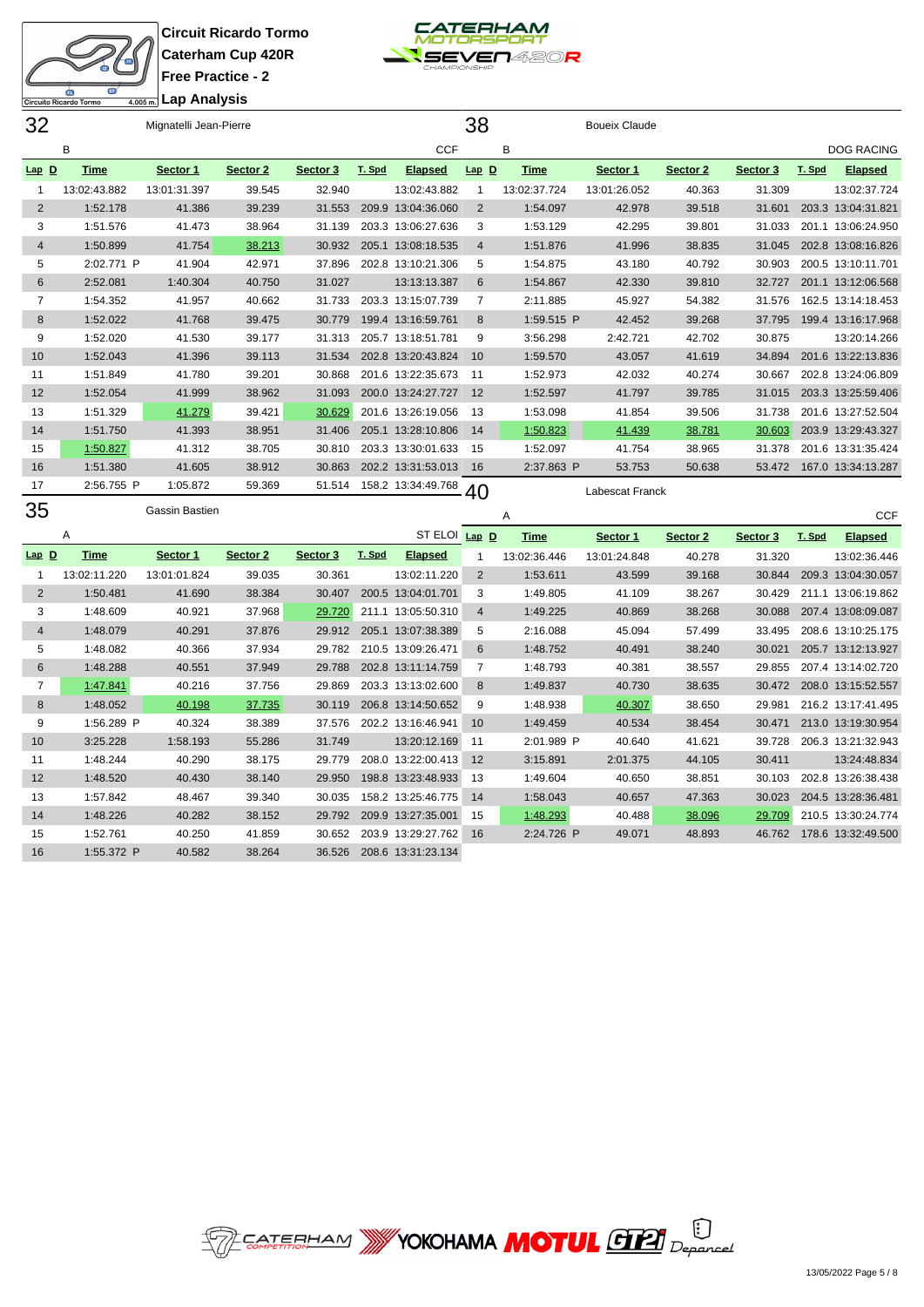



| <del>‱</del> Lap Analysis |  |  |  |  |  |
|---------------------------|--|--|--|--|--|

| 41             |              | Meignan Pascal |          |          |        |                    | 52             |              | Leguem David |          |          |        |                    |
|----------------|--------------|----------------|----------|----------|--------|--------------------|----------------|--------------|--------------|----------|----------|--------|--------------------|
|                | B            |                |          |          |        | <b>ST ELOI</b>     |                | Α            |              |          |          |        | <b>ST ELOI</b>     |
| $Lap$ $D$      | <b>Time</b>  | Sector 1       | Sector 2 | Sector 3 | T. Spd | <b>Elapsed</b>     | $Lap$ $D$      | <b>Time</b>  | Sector 1     | Sector 2 | Sector 3 | T. Spd | <b>Elapsed</b>     |
| $\mathbf{1}$   | 13:02:16.350 | 13:01:05.382   | 39.974   | 30.994   |        | 13:02:16.350       | $\mathbf{1}$   | 13:02:11.693 | 13:01:02.350 | 38.927   | 30.416   |        | 13:02:11.693       |
| $\overline{2}$ | 1:52.024     | 41.949         | 39.535   | 30.540   |        | 205.7 13:04:08.374 | 2              | 1:50.658     | 41.452       | 38.784   | 30.422   |        | 209.9 13:04:02.351 |
| 3              | 1:51.713     | 41.876         | 39.072   | 30.765   |        | 208.0 13:06:00.087 | 3              | 1:49.012     | 40.990       | 38.216   | 29.806   |        | 209.3 13:05:51.363 |
| $\overline{4}$ | 1:50.937     | 41.779         | 39.012   | 30.146   |        | 208.0 13:07:51.024 | $\overline{4}$ | 1:49.473     | 41.172       | 38.237   | 30.064   |        | 216.2 13:07:40.836 |
| 5              | 1:51.296     | 41.783         | 38.534   | 30.979   |        | 209.3 13:09:42.320 | 5              | 1:48.243     | 40.761       | 37.664   | 29.818   |        | 205.1 13:09:29.079 |
| 6              | 1:51.470     | 41.618         | 38.927   | 30.925   |        | 206.3 13:11:33.790 | 6              | 1:48.059     | 40.304       | 38.079   | 29.676   |        | 208.6 13:11:17.138 |
| $\overline{7}$ | 1:52.200     | 42.022         | 38.858   | 31.320   |        | 205.1 13:13:25.990 | $\overline{7}$ | 1:48.336     | 40.853       | 37.743   | 29.740   |        | 209.3 13:13:05.474 |
| 8              | 1:50.050     | 41.370         | 38.339   | 30.341   |        | 209.9 13:15:16.040 | 8              | 1:54.714 P   | 40.591       | 38.023   | 36.100   |        | 206.3 13:15:00.188 |
| 9              | 1:51.199     | 41.305         | 38.958   | 30.936   |        | 209.3 13:17:07.239 | 9              | 2:42.380     | 1:34.896     | 37.807   | 29.677   |        | 13:17:42.568       |
| 10             | 1:51.589     | 41.790         | 38.853   | 30.946   |        | 206.3 13:18:58.828 | 10             | 1:49.292     | 40.537       | 38.108   | 30.647   |        | 213.0 13:19:31.860 |
| 11             | 1:51.456     | 41.715         | 38.941   | 30.800   |        | 205.1 13:20:50.284 | 11             | 1:48.467     | 40.482       | 38.211   | 29.774   |        | 210.5 13:21:20.327 |
| 12             | 1:51.882     | 41.876         | 39.124   | 30.882   |        | 203.9 13:22:42.166 | 12             | 1:50.284     | 41.809       | 38.489   | 29.986   |        | 212.3 13:23:10.611 |
| 13             | 1:52.028     | 41.814         | 39.434   | 30.780   |        | 203.3 13:24:34.194 | 13             | 1:48.848     | 40.846       | 38.058   | 29.944   |        | 202.8 13:24:59.459 |
| 14             | 1:52.915     | 42.009         | 38.939   | 31.967   |        | 203.3 13:26:27.109 | 14             | 1:48.113     | 40.468       | 37.938   | 29.707   |        | 202.8 13:26:47.572 |
| 15             | 1:52.024     | 41.632         | 39.899   | 30.493   |        | 202.8 13:28:19.133 | 15             | 1:48.217     | 40.361       | 38.162   | 29.694   |        | 204.5 13:28:35.789 |
| 16             | 1:51.268     | 41.612         | 38.741   | 30.915   |        | 204.5 13:30:10.401 | 16             | 1:48.117     | 40.340       | 38.043   | 29.734   |        | 205.7 13:30:23.906 |
| 17             | 2:07.077 P   | 41.516         | 39.013   | 46.548   |        | 204.5 13:32:17.478 | 17             | 2:09.379 P   | 44.469       | 42.897   | 42.013   |        | 202.2 13:32:33.285 |
| 44             |              | Girardot Alain |          |          |        |                    | 59             |              | Clay Tristan |          |          |        |                    |
|                | B            |                |          |          |        | <b>CCF</b>         |                | A            |              |          |          |        | <b>CCF</b>         |
| Lap D          | <b>Time</b>  | Sector 1       | Sector 2 | Sector 3 | T. Spd | <b>Elapsed</b>     | $Lap$ D        | <b>Time</b>  | Sector 1     | Sector 2 | Sector 3 | T. Spd | <b>Elapsed</b>     |
| $\mathbf{1}$   | 13:02:11.251 | 13:01:01.479   | 39.008   | 30.764   |        | 13:02:11.251       |                |              | 13:01:03.492 | 39.185   | 30.639   |        | 13:02:13.316       |
| $\overline{2}$ | 1:50.225     |                |          |          |        |                    | $\mathbf{1}$   | 13:02:13.316 |              |          |          |        | 206.3 13:04:03.432 |
| 3              |              | 41.371         | 38.193   | 30.661   |        | 205.1 13:04:01.476 | 2              | 1:50.116     | 41.719       | 38.312   | 30.085   |        |                    |
| $\overline{4}$ | 1:49.600     | 41.587         | 38.173   | 29.840   |        | 203.9 13:05:51.076 | 3              | 1:48.731     | 40.688       | 38.386   | 29.657   |        | 207.4 13:05:52.163 |
|                | 1:49.840     | 41.225         | 38.225   | 30.390   |        | 209.9 13:07:40.916 | $\overline{4}$ | 1:48.991     | 40.880       | 38.244   | 29.867   |        | 208.0 13:07:41.154 |
| 5              | 1:52.092     | 43.261         | 38.736   | 30.095   |        | 208.0 13:09:33.008 | 5              | 1:49.038     | 41.144       | 38.059   | 29.835   |        | 213.6 13:09:30.192 |
| 6              | 1:49.245     | 41.047         | 38.246   | 29.952   |        | 206.3 13:11:22.253 | 6              | 1:47.851     | 40.310       | 37.775   | 29.766   |        | 206.8 13:11:18.043 |
| $\overline{7}$ | 1:49.164     | 40.934         | 38.371   | 29.859   |        | 207.4 13:13:11.417 | $\overline{7}$ | 1:49.892     | 40.901       | 38.637   | 30.354   |        | 207.4 13:13:07.935 |
| 8              | 1:49.311     | 40.578         | 38.564   | 30.169   |        | 212.3 13:15:00.728 | 8              | 1:51.232     | 41.187       | 39.310   | 30.735   |        | 213.6 13:14:59.167 |
| 9              | 1:49.467     | 41.092         | 38.199   | 30.176   |        | 210.5 13:16:50.195 | 9              | 1:50.151     | 41.068       | 38.217   | 30.866   |        | 198.8 13:16:49.318 |
| 10             | 1:49.903     | 41.220         | 38.295   | 30.388   |        | 216.2 13:18:40.098 | 10             | 1:58.637 P   | 40.922       | 38.282   | 39.433   |        | 202.2 13:18:47.955 |
| 11             | 1:49.204     | 40.895         | 38.358   | 29.951   |        | 209.9 13:20:29.302 | 11             | 4:09.368     | 3:00.982     | 38.337   | 30.049   |        | 13:22:57.323       |
| 12             | 1:48.688     | 40.594         | 38.149   | 29.945   |        | 209.3 13:22:17.990 | 12             | 1:49.552     | 40.990       | 38.492   | 30.070   |        | 201.6 13:24:46.875 |
| 13             | 1:49.971     | 41.094         | 38.580   | 30.297   |        | 208.6 13:24:07.961 | 13             | 1:49.163     | 40.824       | 38.242   | 30.097   |        | 201.1 13:26:36.038 |
| 14             | 1:53.189     | 40.932         | 39.685   | 32.572   |        | 207.4 13:26:01.150 | 14             | 1:49.778     | 40.879       | 38.537   | 30.362   |        | 201.6 13:28:25.816 |
| 15             | 1:50.521     | 40.980         | 38.680   | 30.861   |        | 206.3 13:27:51.671 | 15             | 1:49.358     | 40.910       | 38.246   | 30.202   |        | 202.8 13:30:15.174 |
| 16             | 1:49.837     | 40.913         | 38.257   | 30.667   |        | 203.9 13:29:41.508 | 16             | 2:07.305 P   | 43.501       | 39.895   | 43.909   |        | 203.3 13:32:22.479 |
| 17             | 1:49.656     | 40.960         | 38.654   | 30.042   |        | 205.7 13:31:31.164 |                |              |              |          |          |        |                    |

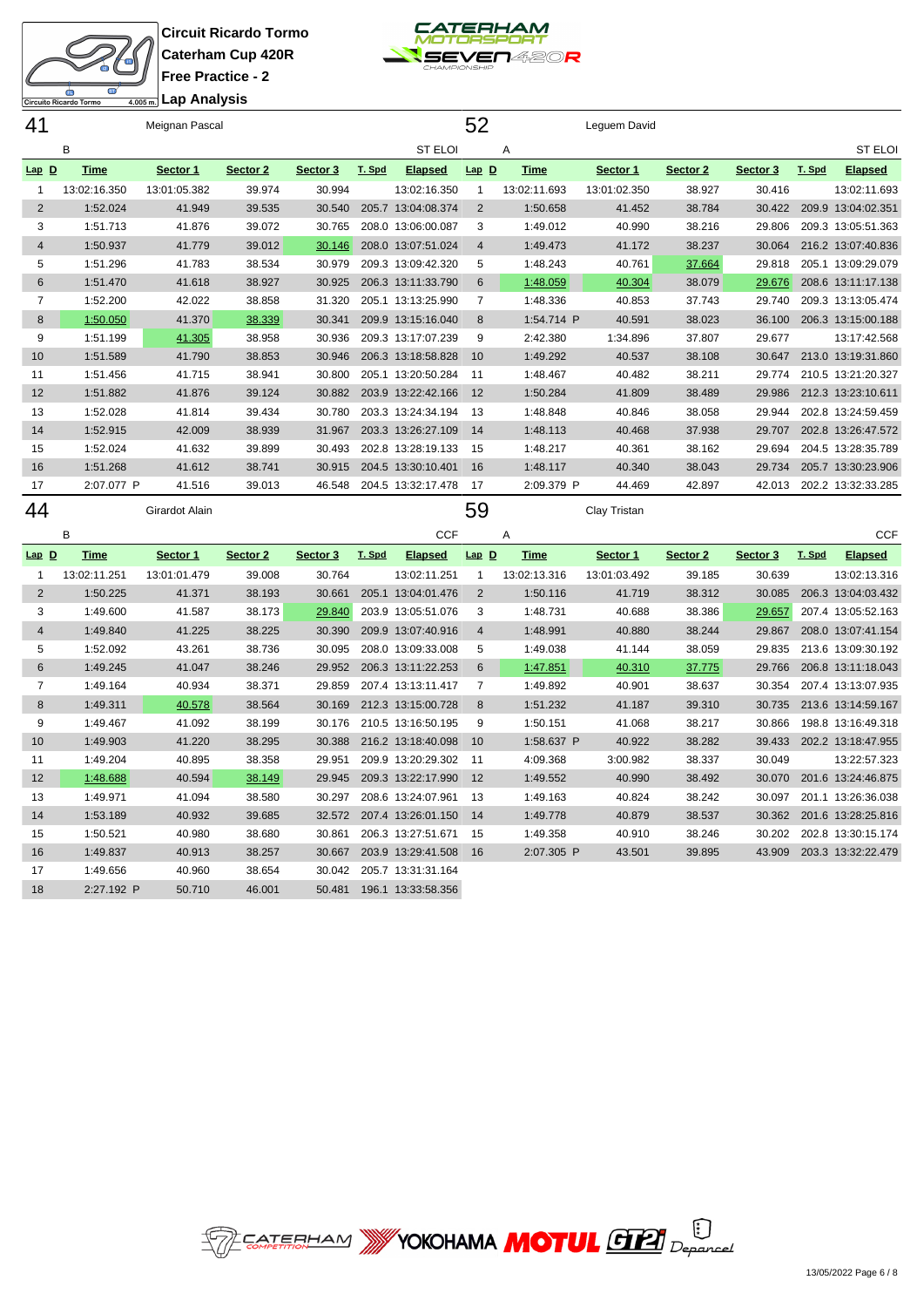

|                | <b>ST</b><br>Φ<br>Circuito Ricardo Tormo | Lap Analysis<br>4.005 m. |          |          |        |                    |                |              |                   |          |          |        |                    |
|----------------|------------------------------------------|--------------------------|----------|----------|--------|--------------------|----------------|--------------|-------------------|----------|----------|--------|--------------------|
| 60             |                                          | Chatelain Francis        |          |          |        |                    | 68             |              | Antoni Christophe |          |          |        |                    |
|                | B                                        |                          |          |          |        | <b>PALM</b>        |                | Α            |                   |          |          |        | <b>IND</b>         |
| $Lap$ $D$      | <b>Time</b>                              | Sector 1                 | Sector 2 | Sector 3 | T. Spd | <b>Elapsed</b>     | $Lap$ $D$      | <b>Time</b>  | Sector 1          | Sector 2 | Sector 3 | T. Spd | <b>Elapsed</b>     |
| 1              | 13:02:09.384                             | 13:01:00.020             | 38.862   | 30.502   |        | 13:02:09.384       | 1              | 13:02:18.081 | 13:01:06.288      | 39.714   | 32.079   |        | 13:02:18.081       |
| $\overline{2}$ | 1:49.212                                 | 40.998                   | 38.048   | 30.166   |        | 206.8 13:03:58.596 | 2              | 1:59.970     | 41.901            | 46.430   | 31.639   |        | 207.4 13:04:18.051 |
| 3              | 1:49.687                                 | 40.720                   | 38.335   | 30.632   |        | 208.0 13:05:48.283 | 3              | 1:52.086     | 41.689            | 39.675   | 30.722   |        | 201.6 13:06:10.137 |
| $\overline{4}$ | 1:49.852                                 | 40.815                   | 38.643   | 30.394   |        | 205.7 13:07:38.135 | $\overline{4}$ | 1:52.403     | 42.192            | 39.147   | 31.064   |        | 209.3 13:08:02.540 |
| 5              | 1:49.995                                 | 42.011                   | 37.886   | 30.098   |        | 205.1 13:09:28.130 | 5              | 1:52.808     | 42.184            | 39.489   | 31.135   |        | 207.4 13:09:55.348 |
| 6              | 1:48.957                                 | 40.902                   | 37.932   | 30.123   |        | 208.6 13:11:17.087 | 6              | 2:01.632 P   | 43.264            | 41.287   | 37.081   |        | 208.0 13:11:56.980 |
| $\overline{7}$ | 1:50.613                                 | 41.690                   | 38.631   | 30.292   |        | 206.3 13:13:07.700 | 7              | 3:08.660     | 1:56.530          | 40.023   | 32.107   |        | 13:15:05.640       |
| 8              | 1:52.308                                 | 41.851                   | 39.068   | 31.389   |        | 206.3 13:15:00.008 | 8              | 1:50.530     | 41.402            | 38.553   | 30.575   |        | 204.5 13:16:56.170 |
| 9              | 1:49.891                                 | 41.025                   | 38.475   | 30.391   |        | 211.1 13:16:49.899 | 9              | 2:17.607 P   | 41.608            | 59.335   | 36.664   |        | 206.3 13:19:13.777 |
| 10             | 1:50.072                                 | 41.190                   | 38.212   | 30.670   |        | 209.9 13:18:39.971 | 10             | 3:12.634     | 2:00.450          | 40.826   | 31.358   |        | 13:22:26.411       |
| 11             | 1:50.285                                 | 41.838                   | 38.495   | 29.952   |        | 198.8 13:20:30.256 | 11             | 1:51.904     | 41.205            | 39.969   | 30.730   |        | 208.0 13:24:18.315 |
| 12             | 1:50.682                                 | 41.935                   | 38.594   | 30.153   |        | 210.5 13:22:20.938 | 12             | 1:57.793     | 41.334            | 44.255   | 32.204   |        | 206.8 13:26:16.108 |
| 13             | 1:50.527                                 | 41.716                   | 38.505   | 30.306   |        | 207.4 13:24:11.465 | 13             | 2:06.383 P   | 41.201            | 47.767   | 37.415   |        | 212.3 13:28:22.491 |
| 14             | 1:57.331 P                               | 41.265                   | 38.503   | 37.563   |        | 211.1 13:26:08.796 | 14             | 2:44.996     | 1:20.702          | 53.218   | 31.076   |        | 13:31:07.487       |
| 15             | 3:12.727                                 | 2:03.717                 | 38.400   | 30.610   |        | 13:29:21.523       | 15             | 2:22.846 P   | 43.062            | 39.471   | 1:00.313 |        | 201.6 13:33:30.333 |
| 16             | 1:50.546                                 | 41.063                   | 38.957   | 30.526   |        | 203.3 13:31:12.069 | 69             |              | Quetaud Philippe  |          |          |        |                    |
| 17             | 2:01.864 P                               | 41.812                   | 38.479   | 41.573   |        | 203.3 13:33:13.933 |                |              |                   |          |          |        |                    |
| 63             |                                          | Allaire Frédéric         |          |          |        |                    |                | Α            |                   |          |          |        | <b>CCF</b>         |
|                |                                          |                          |          |          |        |                    | $Lap$ D        | <b>Time</b>  | Sector 1          | Sector 2 | Sector 3 | T. Spd | <b>Elapsed</b>     |
|                | Α                                        |                          |          |          |        | <b>ST ELOI</b>     |                | 13:02:29.209 | 13:01:17.452      | 40.733   | 31.024   |        | 13:02:29.209       |

|         | $\mathsf{A}$ |              |          |          |        | <b>SI ELUI</b>     |                | 13:02:29.209 | 13:01:17.452           | 40.733 | 31.024 | 13:02:29.209       |
|---------|--------------|--------------|----------|----------|--------|--------------------|----------------|--------------|------------------------|--------|--------|--------------------|
| $Lap$ D | Time         | Sector 1     | Sector 2 | Sector 3 | T. Spd | <b>Elapsed</b>     | 2              | 1:51.098     | 41.352                 | 38.963 | 30.783 | 202.2 13:04:20.307 |
|         | 13:02:10.711 | 13:01:00.694 | 39.288   | 30.729   |        | 13:02:10.711       | 3              | 1:50.134     | 41.099                 | 38.493 | 30.542 | 209.3 13:06:10.441 |
| 2       | 1:51.985     | 41.591       | 39.503   | 30.891   | 201.1  | 13:04:02.696       | $\overline{4}$ | 1:52.256     | 42.169                 | 39.300 | 30.787 | 214.2 13:08:02.697 |
| 3       | 1:50.883     | 41.140       | 39.439   | 30.304   |        | 209.9 13:05:53.579 | 5              | 1:55.079     | 45.421                 | 39.345 | 30.313 | 211.7 13:09:57.776 |
| 4       | 1:50.435     | 41.007       | 39.258   | 30.170   |        | 207.4 13:07:44.014 | 6              | 1:59.285     | 46.257                 | 42.382 | 30.646 | 209.9 13:11:57.061 |
| 5       | 1:49.647     | 41.175       | 38.514   | 29.958   |        | 202.8 13:09:33.661 |                | 1:50.581     | 41.280                 | 38.481 | 30.820 | 202.2 13:13:47.642 |
| 6       | 1:49.992     | 41.160       | 38.777   | 30.055   |        | 208.6 13:11:23.653 | 8              | 1:50.886     | 41.379                 | 38.420 | 31.087 | 208.0 13:15:38.528 |
|         | 2:01.645 P   | 41.138       | 38.399   | 42.108   | 205.7  | 13:13:25.298       | 9              | 1:50.239     | 40.998                 | 38.451 | 30.790 | 202.8 13:17:28.767 |
| 8       | 3:13.873     | 2:04.160     | 39.176   | 30.537   |        | 13:16:39.171       | 10             | 1:50.420     | 41.143                 | 38.803 | 30.474 | 201.6 13:19:19.187 |
| 9       | 1:52.221     | 41.292       | 40.880   | 30.049   | 205.1  | 13:18:31.392       | 11             | 1:50.580     | 41.230                 | 38.627 | 30.723 | 204.5 13:21:09.767 |
| 10      | 1:50.888     | 40.964       | 39.645   | 30.279   |        | 208.6 13:20:22.280 | 12             | 1:50.182     | 41.306                 | 38.709 | 30.167 | 196.1 13:22:59.949 |
| 11      | 1:51.097     | 41.439       | 38.636   | 31.022   |        | 213.0 13:22:13.377 | 13             | 1:58.908 P   | 41.103                 | 38.717 | 39.088 | 200.0 13:24:58.857 |
| 12      | 1:50.713     | 41.524       | 38.890   | 30.299   |        | 203.3 13:24:04.090 | 14             | 3:00.267     | 1:50.605               | 39.150 | 30.512 | 13:27:59.124       |
| 13      | 1:51.353     | 41.578       | 39.219   | 30.556   |        | 202.2 13:25:55.443 | 15             | 1:49.811     | 40.754                 | 38.544 | 30.513 | 208.0 13:29:48.935 |
| 14      | 1:50.986     | 41.343       | 39.094   | 30.549   |        | 203.3 13:27:46.429 | 16             | 2:07.159 P   | 40.747                 | 43.240 | 43.172 | 205.7 13:31:56.094 |
| 15      | 1:52.568     |              | 2:32.047 | 30.164   |        | 203.3 13:29:38.997 | 74             |              | Gossiaux Jean-Philippe |        |        |                    |
| 16      | 1:50.053     | 41.147       | 38.916   | 29.990   |        | 207.4 13:31:29.050 |                |              |                        |        |        |                    |
| 17      | 2:42.358 P   | 58.536       | 51.658   | 52.164   |        | 176.9 13:34:11.408 |                | Α            |                        |        |        | <b>ST ELOI</b>     |

**Lap D Time Sector 1 Sector 2 Sector 3 T. Spd Elapsed** 13:02:13.262 13:01:02.808 39.311 31.143 13:02:13.262 1:51.711 42.488 38.771 30.452 209.9 13:04:04.973 1:52.620 41.168 38.997 32.455 203.3 13:05:57.593 1:51.755 41.694 39.331 30.730 201.1 13:07:49.348 1:50.462 41.477 38.721 30.264 203.9 13:09:39.810 1:51.295 40.883 40.012 30.400 203.3 13:11:31.105 2:00.797 P 41.642 39.415 39.740 201.6 13:13:31.902 4:49.298 3:38.783 38.330 32.185 13:18:21.200 1:50.739 41.512 38.494 30.733 197.8 13:20:11.939 1:50.448 41.329 38.801 30.318 200.5 13:22:02.387 1:49.899 41.168 38.512 30.219 201.1 13:23:52.286 1:50.375 41.287 38.522 30.566 198.8 13:25:42.661 1:50.636 2:29.184 30.540 200.0 13:27:33.297 1:51.241 41.436 39.159 30.646 199.4 13:29:24.538 1:50.265 41.177 38.650 30.438 200.5 13:31:14.803 2:13.621 P 45.814 39.208 48.599 195.6 13:33:28.424

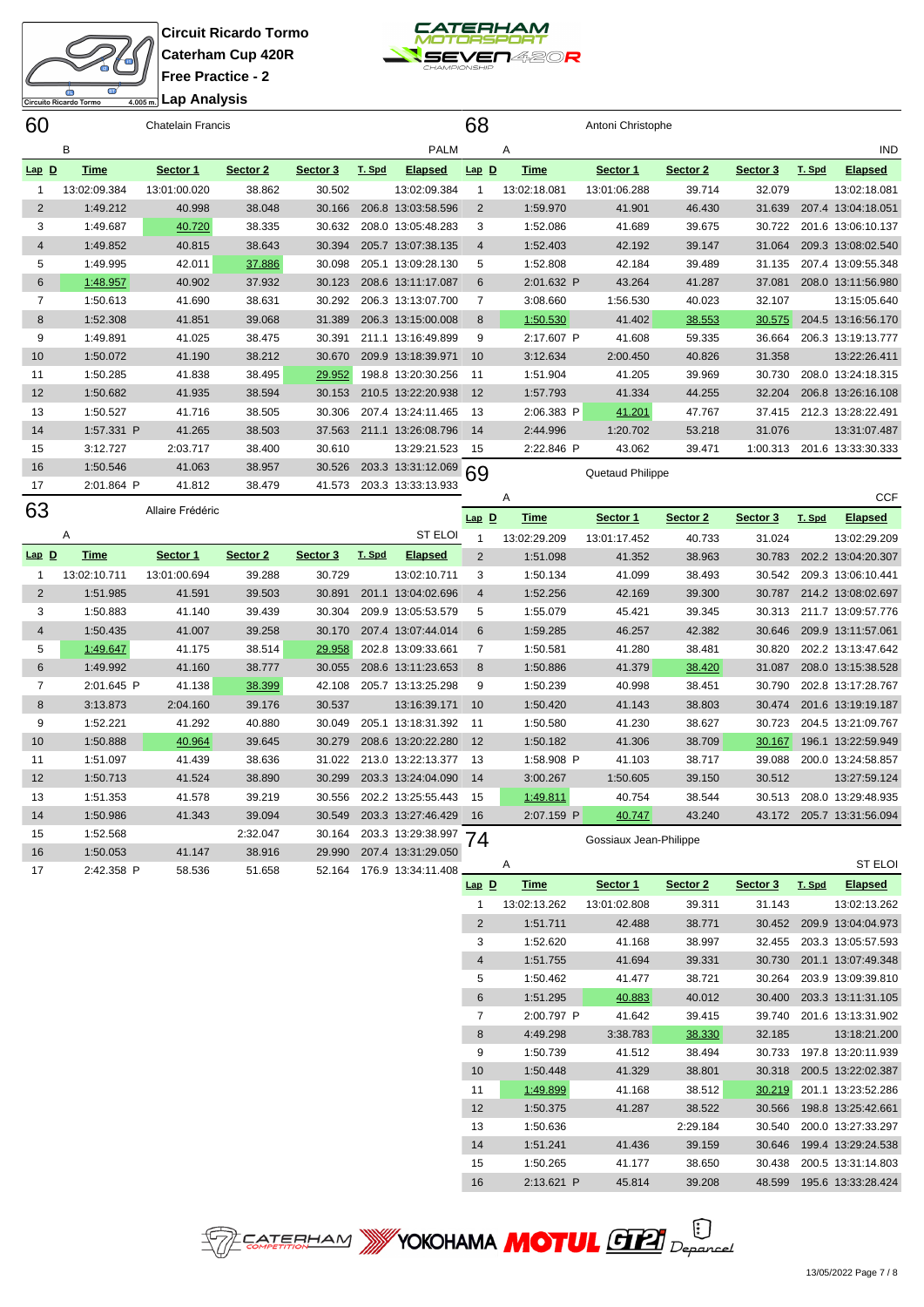cuito Ricardo Tormo **Lap Analysis**

**Circuit Ricardo Tormo Caterham Cup 420R Free Practice - 2**

15 1:49.212 40.981 38.302 200.8 13:29:47.633 14 1:53.515 40.674 40.781 32.060 207.4 13:31:41.148 2:34.410 P 49.376 50.657 54.377 192.0 13:34:15.558



| 75             |              | Pinto Alexandre   |          |          |        |                    | 92             |              | Loi Olivier          |          |          |        |                           |
|----------------|--------------|-------------------|----------|----------|--------|--------------------|----------------|--------------|----------------------|----------|----------|--------|---------------------------|
|                | Α            |                   |          |          |        | <b>ST ELOI</b>     |                | Α            |                      |          |          |        | <b>ST ELOI</b>            |
| $Lap$ $D$      | <b>Time</b>  | Sector 1          | Sector 2 | Sector 3 | T. Spd | <b>Elapsed</b>     | $Lap$ D        | <b>Time</b>  | Sector 1             | Sector 2 | Sector 3 | T. Spd | <b>Elapsed</b>            |
| 1              | 13:02:13.710 | 13:01:03.979      | 39.336   | 30.395   |        | 13:02:13.710       | -1             | 13:02:13.040 | 13:01:03.200         | 39.203   | 30.637   |        | 13:02:13.040              |
| $\overline{2}$ | 1:53.901     | 43.099            | 40.125   | 30.677   |        | 211.7 13:04:07.611 | $\overline{2}$ | 1:50.803     | 41.814               | 38.857   | 30.132   |        | 203.9 13:04:03.843        |
| 3              | 1:50.086     | 41.167            | 38.514   | 30.405   |        | 202.2 13:05:57.697 | 3              | 1:48.867     | 40.798               | 38.244   | 29.825   |        | 211.1 13:05:52.710        |
| $\overline{4}$ | 1:50.011     | 41.138            | 38.512   | 30.361   |        | 208.0 13:07:47.708 | $\overline{4}$ | 1:48.999     | 40.777               | 38.155   | 30.067   |        | 209.9 13:07:41.709        |
| 5              | 1:50.465     | 41.505            | 38.801   | 30.159   |        | 202.8 13:09:38.173 | 5              | 1:49.419     | 41.474               | 38.120   | 29.825   |        | 211.1 13:09:31.128        |
| 6              | 1:49.020     | 40.521            | 38.325   | 30.174   |        | 212.3 13:11:27.193 | 6              | 1:49.444     | 40.687               | 38.599   | 30.158   |        | 208.0 13:11:20.572        |
| $\overline{7}$ | 2:00.239 P   | 40.736            | 38.227   | 41.276   |        | 208.0 13:13:27.432 | $\overline{7}$ | 1:50.451     | 41.232               | 38.928   | 30.291   |        | 203.9 13:13:11.023        |
| 8              | 3:37.016     | 2:27.496          | 39.421   | 30.099   |        | 13:17:04.448       | 8              | 1:50.652     | 41.568               | 38.592   | 30.492   |        | 203.3 13:15:01.675        |
| 9              | 1:50.596     | 41.272            | 38.348   | 30.976   |        | 209.3 13:18:55.044 | 9              | 1:49.733     | 41.317               | 38.381   | 30.035   |        | 208.0 13:16:51.408        |
| 10             | 1:56.052 P   | 41.008            | 38.488   | 36.556   |        | 202.2 13:20:51.096 | 10             | 1:50.166     | 41.138               | 38.774   | 30.254   |        | 206.8 13:18:41.574        |
| 11             | 3:05.579     | 1:57.080          | 38.417   | 30.082   |        | 13:23:56.675       | 11             | 1:59.447 P   | 41.324               | 38.899   | 39.224   |        | 204.5 13:20:41.021        |
| 12             | 1:49.924     | 41.200            | 38.454   | 30.270   |        | 202.2 13:25:46.599 | 12             | 2:35.004     | 1:25.545             | 38.989   | 30.470   |        | 13:23:16.025              |
| 13             | 1:49.553     | 41.178            | 38.446   | 29.929   |        | 203.9 13:27:36.152 | 13             | 1:52.282     | 41.187               | 39.357   | 31.738   |        | 202.2 13:25:08.307        |
| 14             | 1:51.219     | 40.912            | 39.542   | 30.765   |        | 206.8 13:29:27.371 | 14             | 2:00.638 P   | 41.481               | 40.974   | 38.183   |        | 203.9 13:27:08.945        |
| 15             | 1:49.838     | 41.537            | 38.311   | 29.990   |        | 203.9 13:31:17.209 | 15             | 3:02.018 P   | 1:41.426             | 39.106   | 41.486   |        | 13:30:10.963              |
| 16             | 2:17.425 P   | 47.745            | 45.447   | 44.233   |        | 177.7 13:33:34.634 |                |              |                      |          |          |        |                           |
| 76             |              | Gossiaux Philippe |          |          |        |                    | 98             |              | Guerin Olivier       |          |          |        |                           |
|                |              |                   |          |          |        |                    |                | Α            |                      |          |          |        | <b>CCF</b>                |
|                | B            |                   |          |          |        | ST ELOI Lap D      |                | <b>Time</b>  | Sector 1             | Sector 2 | Sector 3 | T. Spd | <b>Elapsed</b>            |
| $Lap$ D        | <b>Time</b>  | Sector 1          | Sector 2 | Sector 3 | T. Spd | <b>Elapsed</b>     | 1              | 13:02:18.266 | 13:01:07.253         | 40.174   | 30.839   |        | 13:02:18.266              |
| $\mathbf 1$    | 13:02:20.786 | 13:01:09.258      | 39.593   | 31.935   |        | 13:02:20.786       | $\overline{2}$ | 1:52.431     | 42.956               | 38.891   | 30.584   |        | 209.9 13:04:10.697        |
| $\overline{2}$ | 1:54.468     | 42.667            | 40.206   | 31.595   |        | 202.2 13:04:15.254 | 3              | 1:51.588     | 41.425               | 39.662   | 30.501   |        | 205.1 13:06:02.285        |
| 3              | 1:54.269     | 42.775            | 39.411   | 32.083   |        | 203.3 13:06:09.523 | $\overline{4}$ | 1:51.080     | 41.742               | 38.898   | 30.440   |        | 208.6 13:07:53.365        |
| $\overline{4}$ | 1:52.358     | 42.401            | 38.886   | 31.071   |        | 200.5 13:08:01.881 | 5              | 2:13.213     | 41.868               | 55.094   | 36.251   |        | 205.7 13:10:06.578        |
| 5              | 1:53.013     | 42.269            | 39.496   | 31.248   |        | 201.6 13:09:54.894 | 6              | 1:51.099     | 42.109               | 38.408   | 30.582   |        | 203.3 13:11:57.677        |
| $6\phantom{1}$ | 1:57.325     | 42.741            | 42.242   | 32.342   |        | 201.1 13:11:52.219 | $\overline{7}$ | 1:50.404     | 41.459               | 38.592   | 30.353   |        | 209.9 13:13:48.081        |
| $\overline{7}$ | 1:53.514     | 42.516            | 39.516   | 31.482   |        | 194.5 13:13:45.733 | 8              | 1:51.946     | 41.766               | 39.011   | 31.169   |        | 213.0 13:15:40.027        |
| $\bf 8$        | 1:53.045     | 42.201            | 39.126   | 31.718   |        | 200.0 13:15:38.778 | 9              | 1:51.029     | 41.899               | 38.775   | 30.355   |        | 206.3 13:17:31.056        |
| 9              | 1:51.219     | 41.569            | 38.841   | 30.809   |        | 210.5 13:17:29.997 | 10             | 1:51.095     | 41.713               | 38.689   | 30.693   |        | 208.0 13:19:22.151        |
| 10             | 1:54.116     | 43.531            | 39.299   | 31.286   |        | 203.9 13:19:24.113 | 11             | 1:51.571     | 41.622               | 38.741   | 31.208   |        | 204.5 13:21:13.722        |
| 11             | 2:16.908 P   | 46.684            | 43.964   | 46.260   |        | 201.6 13:21:41.021 | 12             | 1:50.351     | 41.151               | 38.743   | 30.457   |        | 208.6 13:23:04.073        |
| 88             |              | Mignatelli Arnaud |          |          |        |                    | 13             | 2:15.273 P   | 41.629               | 39.502   | 54.142   |        | 202.8 13:25:19.346        |
|                | Α            |                   |          |          |        |                    | CCF $211$      |              | <b>Trotin Arnaud</b> |          |          |        |                           |
| $Lap$ <u>D</u> | <b>Time</b>  | Sector 1          | Sector 2 | Sector 3 | T. Spd | Elapsed            |                | Α            |                      |          |          |        | <b>ROSSELSP</b>           |
| 1              | 13:02:43.047 | 13:01:31.898      | 39.475   | 31.674   |        | 13:02:43.047 Lap D |                | <b>Time</b>  | Sector 1             | Sector 2 | Sector 3 | T. Spd | <b>Elapsed</b>            |
| $\overline{2}$ | 1:50.105     | 41.118            | 38.353   | 30.634   |        | 201.6 13:04:33.152 | 1              | 13:02:27.308 | 13:01:15.986         | 39.594   | 31.728   |        | 13:02:27.308              |
| 3              | 1:49.780     | 41.184            | 38.555   | 30.041   |        | 204.5 13:06:22.932 | $\overline{2}$ | 1:54.455     | 43.075               | 40.159   | 31.221   |        | 204.5 13:04:21.763        |
| 4              | 1:50.332     | 41.554            | 38.170   | 30.608   |        | 206.8 13:08:13.264 | 3              | 1:52.835     | 41.793               | 40.435   | 30.607   |        | 203.9 13:06:14.598        |
| 5              | 1:53.781     | 41.799            | 41.775   | 30.207   |        | 205.7 13:10:07.045 | $\overline{4}$ | 1:52.435     | 42.516               | 39.365   |          |        | 30.554 211.1 13:08:07.033 |
| 6              | 2:00.878 P   | 41.950            | 38.445   | 40.483   |        | 206.8 13:12:07.923 | 5              | 1:52.046     | 41.920               | 39.669   | 30.457   |        | 205.7 13:09:59.079        |
| 7              | 2:59.417     | 1:40.273          | 40.931   | 38.213   |        | 13:15:07.340       | 6              | 2:01.901 P   | 41.976               | 39.112   | 40.813   |        | 206.8 13:12:00.980        |
| $\bf 8$        | 1:51.233     | 41.532            | 39.343   | 30.358   |        | 202.8 13:16:58.573 | 7              | 2:58.890     | 1:47.904             | 39.433   | 31.553   |        | 13:14:59.870              |
| 9              | 1:49.382     | 40.614            | 38.233   | 30.535   |        | 203.9 13:18:47.955 | 8              | 1:53.478     | 43.475               | 39.106   | 30.897   |        | 206.8 13:16:53.348        |
| 10             | 1:49.121     | 40.954            | 38.121   | 30.046   |        | 205.1 13:20:37.076 | 9              | 1:51.911     | 41.928               | 39.176   | 30.807   |        | 213.6 13:18:45.259        |
| 11             | 1:50.202     | 41.584            | 38.549   | 30.069   |        | 214.2 13:22:27.278 | 10             | 1:51.471     | 41.933               | 38.866   |          |        | 30.672 202.2 13:20:36.730 |
| 12             | 1:51.078     | 41.198            | 39.198   | 30.682   |        | 208.6 13:24:18.356 | 11             | 2:18.062     | 1:05.989             | 40.028   |          |        | 32.045 210.5 13:22:54.792 |
| 13             | 1:50.452     | 41.737            | 38.418   | 30.297   |        | 208.0 13:26:08.808 | 12             | 1:54.564     | 43.453               | 40.690   | 30.421   |        | 176.9 13:24:49.356        |
| 14             | 1:49.613     | 41.331            | 38.138   | 30.144   |        | 205.1 13:27:58.421 | 13             | 1:50.954     | 41.184               | 39.068   |          |        | 30.702 211.1 13:26:40.310 |



 1:51.875 41.605 39.305 30.965 205.1 13:28:32.185 1:54.384 41.763 41.869 30.752 201.6 13:30:26.569 2:24.656 P 48.163 48.723 47.770 201.1 13:32:51.225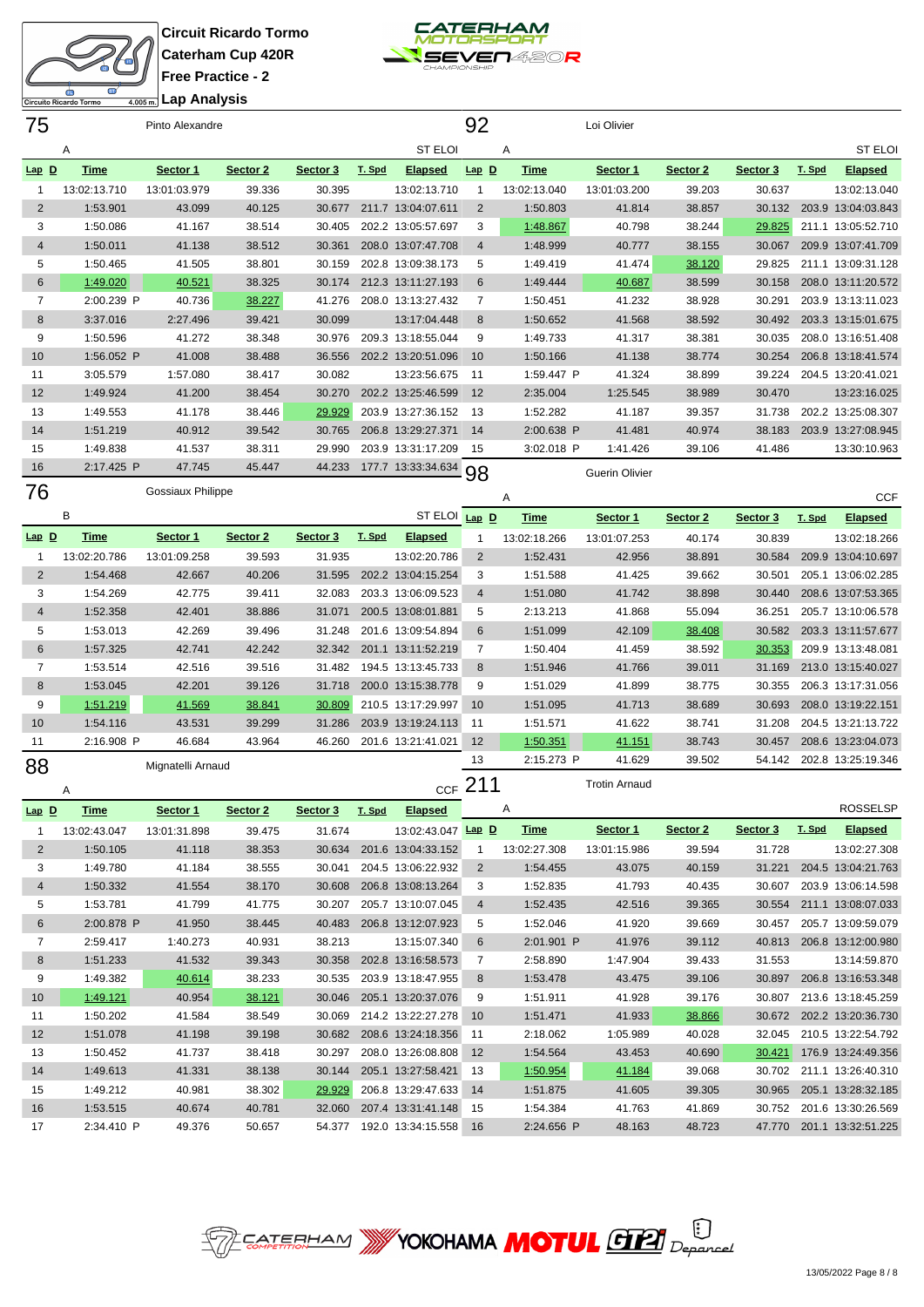

## **Circuit Ricardo Tormo Caterham Cup 420R Free Practice - 2 Best Sectors Results**



|                   |              | Sector - 1                |           |                         | Sector - 2                |        |                 | Sector - 3                |        |                    |                  | <b>Ideal Lap vs Best Lap</b> |                   |                      |                         |
|-------------------|--------------|---------------------------|-----------|-------------------------|---------------------------|--------|-----------------|---------------------------|--------|--------------------|------------------|------------------------------|-------------------|----------------------|-------------------------|
|                   |              | Clas Nº Driver            |           |                         | Time Nº Driver            | Time   | $N^{\circ}$     | <b>Driver</b>             | Time   | $Clas$ $N^{\circ}$ |                  | <b>Driver</b>                | <b>Ideal Lap</b>  | <b>Best Lap Clas</b> |                         |
| 1                 | 1            | Jaubert Mathys            | 40.106    | $\overline{\mathbf{1}}$ | Jaubert Mathys            | 37.430 | 29              | <b>Moussier Eric</b>      | 29.399 | $\mathbf{1}$       | -1               | Jaubert Mathys               | 1:46.974 1:46.990 |                      | $\mathbf{1}$            |
| $\overline{2}$    |              | 35 Gassin Bastien         | 40.198    | 29                      | <b>Moussier Eric</b>      | 37.492 | $\mathbf 1$     | <b>Jaubert Mathys</b>     | 29.438 | $\overline{2}$     | 29               | <b>Moussier Eric</b>         | 1:47.100 1:47.299 |                      | $\overline{2}$          |
| 3                 | 29           | <b>Moussier Eric</b>      | 40.209    | -20                     | Chahinian Franck          | 37.531 | 20              | Chahinian Franck          | 29.543 | 3                  | 20               | Chahinian Franck             | 1:47.360 1:47.522 |                      | 3                       |
| $\overline{4}$    | 24           | Noregral Bruno            | 40.221    | 52                      | Leguem David              | 37.664 | 30              | <b>Gachnang Gary</b>      | 29.565 | 4                  | 30               | <b>Gachnang Gary</b>         | 1:47.588 1:47.681 |                      | $\overline{\mathbf{4}}$ |
| 5                 | 23           | <b>Wehrlen Pascal</b>     | 40.243    | 30                      | Gachnang Gary             | 37.733 | $\mathbf{2}$    | <b>Pretin Antoine</b>     | 29.614 | 5                  | 52               | Leguem David                 | 1:47.644 1:48.059 |                      | 9                       |
| 6                 | 20           | <b>Chahinian Franck</b>   | 40.286    | 35                      | <b>Gassin Bastien</b>     | 37.735 | 59              | Clay Tristan              | 29.657 | 6                  | 35               | <b>Gassin Bastien</b>        | 1:47.653 1:47.841 |                      | 6                       |
| $\overline{7}$    | 30           | Gachnang Gary             | 40.290    | $\mathbf{2}$            | Pretin Antoine            | 37.762 | 52              | Leguem David              | 29.676 | 7                  | 24               | Noregral Bruno               | 1:47.727 1:47.746 |                      | 5                       |
| 8                 |              | 52 Leguem David           | 40.304    | 59                      | Clay Tristan              | 37.775 | 12              | <b>Griffon Arnaud</b>     | 29.678 | 8                  | 59               | Clay Tristan                 | 1:47.742 1:47.851 |                      | $\overline{7}$          |
| 9                 | 40           | Labescat Franck           | 40.307    | 24                      | Noregral Bruno            | 37.806 | 24              | Noregral Bruno            | 29.700 | 9                  | $\mathbf{2}$     | <b>Pretin Antoine</b>        | 1:47.749 1:47.860 |                      | 8                       |
| 10                |              | 59 Clay Tristan           | 40.310    | 23                      | <b>Wehrlen Pascal</b>     | 37.819 | 40              | <b>Labescat Franck</b>    | 29.709 | 10                 | 23               | <b>Wehrlen Pascal</b>        | 1:47.818 1:48.254 |                      | 10                      |
| 11                | 9            | <b>Bizet Henri</b>        | 40.351    | 9                       | <b>Bizet Henri</b>        | 37.886 | 35              | Gassin Bastien            | 29.720 | 11                 | 9                | <b>Bizet Henri</b>           |                   | 1:48.033 1:48.342    | 12                      |
| $12 \overline{ }$ | $\mathbf{2}$ | <b>Pretin Antoine</b>     | 40.373    | 60                      | <b>Chatelain Francis</b>  | 37.886 | 23              | <b>Wehrlen Pascal</b>     | 29.756 | 12                 | 12 <sup>12</sup> | <b>Griffon Arnaud</b>        | 1:48.060 1:48.347 |                      | 13                      |
| 13                |              | <b>12 Griffon Arnaud</b>  | 40.452    | 12                      | <b>Griffon Arnaud</b>     | 37.930 | 19              | Azar Jeremy               | 29.766 | 13                 | 40               | Labescat Franck              | 1:48.112 1:48.293 |                      | 11                      |
| 14                | 75           | Pinto Alexandre           | 40.521    | 40                      | <b>Labescat Franck</b>    | 38.096 | 9               | <b>Bizet Henri</b>        | 29.796 | 14                 | 60               | <b>Chatelain Francis</b>     | 1:48.558          | 1:48.957             | 18                      |
| 15                | 44           | Girardot Alain            | 40.578    | 92                      | Loi Olivier               | 38.120 | 92              | Loi Olivier               | 29.825 | 15                 | 44               | Girardot Alain               | 1:48.567 1:48.688 |                      | 14                      |
| 16                | 88           | Mignatelli Arnaud         | 40.614    | 88                      | Mignatelli Arnaud         | 38.121 | 44              | <b>Girardot Alain</b>     | 29.840 | 16                 | 92               | Loi Olivier                  | 1:48.632 1:48.867 |                      | 16                      |
| 17                | 18           | Dallois Jean-Michel       | 40.661    | 44                      | Girardot Alain            | 38.149 | 18              | Dallois Jean-Michel       | 29.859 | 17                 | 88               | Mignatelli Arnaud            | 1:48.664 1:49.121 |                      | 20                      |
| 18                |              | 92 Loi Olivier            | 40.687    | 19                      | Azar Jeremy               | 38.185 | 88              | Mignatelli Arnaud         | 29.929 | 18                 | 75               | Pinto Alexandre              | 1:48.677 1:49.020 |                      | 19                      |
| 19                | 60           | <b>Chatelain Francis</b>  | 40.720    | 18                      | Dallois Jean-Michel       | 38.188 | 75              | Pinto Alexandre           | 29.929 | 19                 | 18               | Dallois Jean-Michel          | 1:48.708 1:48.908 |                      | 17                      |
| 20                | 69           | Quetaud Philippe          | 40.747    | 32                      | Mignatelli Jean-Pierre    | 38.213 | 60              | <b>Chatelain Francis</b>  | 29.952 | 20                 | 19               | Azar Jeremy                  | 1:48.744 1:48.791 |                      | 15                      |
| 21                | 19           | Azar Jeremy               | 40.793    | 75                      | Pinto Alexandre           | 38.227 | 63              | Allaire Frédéric          | 29.958 | 21                 | 63               | Allaire Frédéric             | 1:49.321 1:49.647 |                      | 21                      |
| 22                | 74           | Gossiaux Jean-Philippe    | 40.883    | 25                      | <b>Massoutre Olivier</b>  | 38.322 | 11              | <b>Schmied Remy</b>       | 30.045 | 22                 | 69               | Quetaud Philippe             | 1:49.334 1:49.811 |                      | 22                      |
| 23                | 63           | Allaire Frédéric          | 40.964 74 |                         | Gossiaux Jean-Philippe    | 38.330 | 15              | Cordel Hervé              | 30.099 | 23                 | 74               | Gossiaux Jean-Philippe       | 1:49.432 1:49.899 |                      | 23                      |
| 24                |              | 11 Schmied Remy           | 40.988    | 41                      | Meignan Pascal            | 38.339 | 41              | Meignan Pascal            | 30.146 | 24                 | 11               | <b>Schmied Remy</b>          |                   | 1:49.540 1:50.015    | - 24                    |
| 25                | 3            | Dallois Pierre-Emmanuel   | 41.101    | 63                      | Allaire Frédéric          | 38.399 | 69              | <b>Quetaud Philippe</b>   | 30.167 | 25                 | 41               | Meignan Pascal               | 1:49.790 1:50.050 |                      | 25                      |
| 26                | 98           | <b>Guerin Olivier</b>     | 41.151    | 98                      | <b>Guerin Olivier</b>     | 38.408 | 74              | Gossiaux Jean-Philippe    | 30.219 | 26                 | 15               | Cordel Hervé                 | 1:49.911 1:50.183 |                      | 27                      |
| 27                | 21           | <b>Trotin Arnaud</b>      | 41.184    | 69                      | Quetaud Philippe          | 38.420 | 3               | Dallois Pierre-Emmanuel   | 30.317 | 27                 | 98               | <b>Guerin Olivier</b>        | 1:49.912 1:50.351 |                      | 28                      |
| 28                |              | 16 Huot Harold            | 41.191    | 11                      | <b>Schmied Remy</b>       | 38.507 | 16              | <b>Huot Harold</b>        | 30.342 | 28                 | 3                | Dallois Pierre-Emmanuel      |                   | 1:49.990 1:50.128    | 26                      |
| 29                |              | 68 Antoni Christophe      | 41.201    | 68                      | Antoni Christophe         | 38.553 | 98              | <b>Guerin Olivier</b>     | 30.353 | 29                 | 32 <sub>2</sub>  | Mignatelli Jean-Pierre       | 1:50.121 1:50.827 |                      | 32                      |
| 30                |              | 15 Cordel Hervé           | 41.256    | 15                      | Cordel Hervé              | 38.556 | 25              | <b>Massoutre Olivier</b>  | 30.395 | 30                 | 16               | <b>Huot Harold</b>           | 1:50.275 1:50.889 |                      | 33                      |
| 31                | 32           | Mignatelli Jean-Pierre    | 41.279    | 3                       | Dallois Pierre-Emmanuel   |        |                 | 38.572 211 Trotin Arnaud  | 30.421 | 31                 | 25               | Massoutre Olivier            | 1:50.310 1:50.599 |                      | 30                      |
| 32                | 41           | Meignan Pascal            | 41.305    | 26                      | Delaisse François Clement | 38.618 | 26              | Delaisse François Clement | 30.449 | 32                 | 68               | Antoni Christophe            | 1:50.329          | 1:50.530             | 29                      |
| 33                | 26           | Delaisse François Clement | 41.377    | 16                      | <b>Huot Harold</b>        | 38.742 | 8               | <b>Senard Patrick</b>     | 30.499 | 33                 | 26               | Delaisse François Clement    | 1:50.444          | 1:51.196             | 35                      |
| 34                |              | 38 Boueix Claude          | 41.439    | 38                      | <b>Boueix Claude</b>      | 38.781 | 68              | Antoni Christophe         | 30.575 | 34                 |                  | 211 Trotin Arnaud            | 1:50.471 1:50.954 |                      | 34                      |
| 35                |              | 76 Gossiaux Philippe      | 41.569 76 |                         | Gossiaux Philippe         | 38.841 | 38              | <b>Boueix Claude</b>      | 30.603 | 35                 | 38               | <b>Boueix Claude</b>         | 1:50.823 1:50.823 |                      | 31                      |
| 36                |              | 25 Massoutre Olivier      | 41.593    | 8                       | <b>Senard Patrick</b>     | 38.847 | $32\phantom{a}$ | Mignatelli Jean-Pierre    | 30.629 | 36                 | 8                | <b>Senard Patrick</b>        | 1:51.018 1:52.220 |                      | 37                      |
| 37                | 8            | <b>Senard Patrick</b>     |           |                         | 41.672 211 Trotin Arnaud  | 38.866 | 76              | <b>Gossiaux Philippe</b>  | 30.809 | 37                 | 76               | <b>Gossiaux Philippe</b>     | 1:51.219 1:51.219 |                      | 36                      |

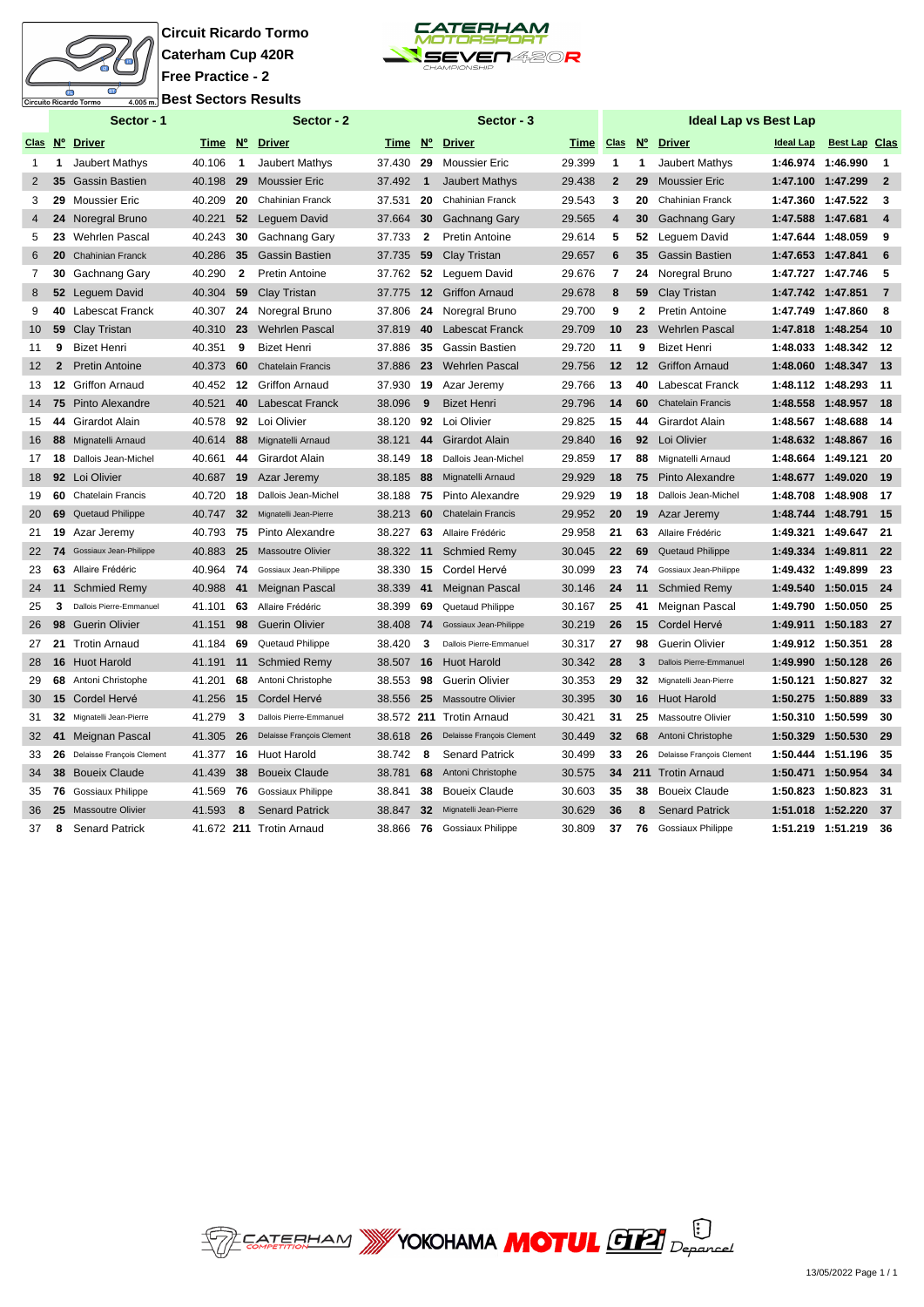

**Circuit Ricardo Tormo Caterham Cup 420R Free Practice - 2 Best 5 Lap Times**



|                |                  |                           |            |           |                   |            |                  |                |                | Best 1   |                | Best 2      |                | Best 3   |                | Best 4   |                | Best 5   |                |
|----------------|------------------|---------------------------|------------|-----------|-------------------|------------|------------------|----------------|----------------|----------|----------------|-------------|----------------|----------|----------------|----------|----------------|----------|----------------|
| CIs            | $N^{\circ}$      | <b>Driver</b>             | <b>Nat</b> |           | Team              | <b>Nat</b> | <b>Vehicle</b>   | Cat            | CIs            | Time     | Lap            | <b>Time</b> | Lap            | Time     | Lap            | Time     | Lap            | Time     | Lap            |
| $\mathbf{1}$   | 1                | <b>Jaubert Mathys</b>     |            |           | <b>PALM</b>       |            |                  | A              |                | 1:46.990 | 10             | 1:47.353    | 8              | 1:47.412 | 12             | 1:47.526 | 6              | 1:47.551 | $\overline{4}$ |
| 2              | 29               | <b>Moussier Eric</b>      |            |           | <b>CCF</b>        |            | ß                | Α              | $\overline{2}$ | 1:47.299 | 14             | 1:47.331    | 13             | 1:47.445 | 11             | 1:48.196 | 3              | 1:48.236 | $\overline{4}$ |
| 3              | 20               | <b>Chahinian Franck</b>   |            | RA        | <b>CCF</b>        |            | îRA.             | Α              | 3              | 1:47.522 | 12             | 1:47.552    | 15             | 1:47.892 | 14             | 1:48.532 | $\overline{7}$ | 1:48.690 | 6              |
| $\overline{4}$ | 30               | <b>Gachnang Gary</b>      |            |           | <b>PALM</b>       |            | RA               | A              | $\overline{4}$ | 1:47.681 | 10             | 1:47.915    | 6              | 1:48.352 | 8              | 1:48.468 | $\overline{7}$ | 1:48.669 | 3              |
| 5              | 24               | Noregral Bruno            |            |           | <b>PALM</b>       |            | îRA.             | Α              | 5              | 1:47.746 | 7              | 1:48.111    | 6              | 1:48.132 | 13             | 1:48.201 | 8              | 1:48.249 | 5              |
| 6              | 35               | <b>Gassin Bastien</b>     |            |           | <b>ST ELOI</b>    |            |                  | A              | $\,6$          | 1:47.841 | $\overline{7}$ | 1:48.052    | 8              | 1:48.079 | $\overline{4}$ | 1:48.082 | 5              | 1:48.226 | 14             |
| $\overline{7}$ | 59               | Clay Tristan              |            | Ř         | <b>CCF</b>        |            | FRA              | Α              | $\overline{7}$ | 1:47.851 | 6              | 1:48.731    | 3              | 1:48.991 | $\overline{4}$ | 1:49.038 | 5              | 1:49.163 | 13             |
| 8              |                  | <b>Pretin Antoine</b>     |            |           | <b>CCF</b>        |            |                  | Α              | 8              | 1:47.860 | 3              | 1:49.135    | $\overline{4}$ | 1:49.183 | $\overline{2}$ | 3:30.187 | 5              |          |                |
| 9              | 52               | Leguem David              |            |           | <b>ST ELOI</b>    |            |                  | A              | 9              | 1:48.059 | 6              | 1:48.113    | 14             | 1:48.117 | 16             | 1:48.217 | 15             | 1:48.243 | 5              |
| 10             | 23               | <b>Wehrlen Pascal</b>     |            |           | <b>PALM</b>       |            |                  | B              |                | 1:48.254 | $\overline{7}$ | 1:48.343    | $\overline{5}$ | 1:48.368 | 8              | 1:48.408 | 16             | 1:48.615 | 6              |
| 11             | 40               | <b>Labescat Franck</b>    |            |           | <b>CCF</b>        |            |                  | A              | 10             | 1:48.293 | 15             | 1:48.752    | 6              | 1:48.793 | $\overline{7}$ | 1:48.938 | $\mathbf{q}$   | 1:49.225 | $\overline{4}$ |
| 12             | 9                | <b>Bizet Henri</b>        |            |           | <b>PALM</b>       |            |                  | A              | 11             | 1:48.342 | 16             | 1:48.357    | 17             | 1:48.371 | 10             | 1:48.553 | 2              | 1:48.736 | $\overline{3}$ |
| 13             | 12 <sup>12</sup> | <b>Griffon Arnaud</b>     |            |           | <b>CCF</b>        |            | <b>RA</b>        | Α              | 12             | 1:48.347 | 8              | 1:48.659    | 10             | 1:48.768 | $\overline{7}$ | 1:48.801 | 5              | 1:48.926 | 16             |
| 14             | 44               | Girardot Alain            |            |           | <b>CCF</b>        |            |                  | B              | $\overline{2}$ | 1:48.688 | 12             | 1:49.164    | $\overline{7}$ | 1:49.204 | 11             | 1:49.245 | 6              | 1:49.311 | 8              |
| 15             | 19               | Azar Jeremy               |            |           | <b>ROSSELSP</b>   |            | ŘÁ               | A              | 13             | 1:48.791 | 11             | 1:49.113    | 4              | 1:49.161 | 7              | 1:49.566 | 13             | 1:49.647 | 6              |
| 16             |                  | 92 Loi Olivier            |            | <b>RA</b> | <b>ST ELOI</b>    |            | RA               | Α              | 14             | 1:48.867 | 3              | 1:48.999    | 4              | 1:49.419 | 5              | 1:49.444 | 6              | 1:49.733 | 9              |
| 17             | 18               | Dallois Jean-Michel       |            | Ř         | <b>IND</b>        |            | FRA <sub>.</sub> | Α              | 15             | 1:48.908 | 11             | 1:49.100    | 15             | 1:49.474 | 13             | 1:49.550 | 16             | 1:49.702 | 5              |
| 18             | 60               | <b>Chatelain Francis</b>  |            |           | <b>PALM</b>       |            | RA               | B              | 3              | 1:48.957 | 6              | 1:49.212    | $\overline{2}$ | 1:49.687 | 3              | 1:49.852 | $\overline{4}$ | 1:49.891 | 9              |
| 19             | 75               | Pinto Alexandre           |            | é         | <b>ST ELOI</b>    |            | é                | Α              | 16             | 1:49.020 | 6              | 1:49.553    | 13             | 1:49.838 | 15             | 1:49.924 | 12             | 1:50.011 | $\overline{4}$ |
| 20             | 88               | Mignatelli Arnaud         |            |           | <b>CCF</b>        |            |                  | Α              | 17             | 1:49.121 | 10             | 1:49.212    | 15             | 1:49.382 | 9              | 1:49.613 | 14             | 1:49.780 | $\overline{3}$ |
| 21             | 63               | Allaire Frédéric          |            |           | <b>ST ELOI</b>    |            | FRA              | Α              | 18             | 1:49.647 | 5              | 1:49.992    | 6              | 1:50.053 | 16             | 1:50.435 | $\overline{4}$ | 1:50.713 | 12             |
| 22             | 69               | Quetaud Philippe          |            |           | <b>CCF</b>        |            |                  | A              | 19             | 1:49.811 | 15             | 1:50.134    | 3              | 1:50.182 | 12             | 1:50.239 | 9              | 1:50.420 | 10             |
| 23             | 74               | Gossiaux Jean-Philippe    |            |           | <b>ST ELOI</b>    |            |                  | A              | 20             | 1:49.899 | 11             | 1:50.265    | 15             | 1:50.375 | 12             | 1:50.448 | 10             | 1:50.462 | 5              |
| 24             | 11               | <b>Schmied Remy</b>       |            |           | <b>IND</b>        |            |                  | $\overline{A}$ | 21             | 1:50.015 | 12             | 1:50.411    | 13             | 1:50.529 | 15             | 1:50.772 | 11             | 1:51.167 | 6              |
| 25             | 41               | Meignan Pascal            |            |           | <b>ST ELOI</b>    |            |                  | B              | 4              | 1:50.050 | 8              | 1:50.937    | 4              | 1:51.199 | 9              | 1:51.268 | 16             | 1:51.296 | 5              |
| 26             | 3                | Dallois Pierre-Emmanuel   |            |           | <b>IND</b>        |            |                  | $\overline{A}$ | 22             | 1:50.128 | 16             | 1:50.248    | 15             | 1:50.495 | 6              | 1:50.505 | 9              | 1:50.775 | 14             |
| 27             | 15               | Cordel Hervé              |            |           | <b>CCF</b>        |            | ß.               | B              | 5              | 1:50.183 | 13             | 1:50.556    | 14             | 1:50.705 | $\overline{4}$ | 1:50.892 | $\overline{7}$ | 1:51.029 | 6              |
| 28             | 98               | <b>Guerin Olivier</b>     |            |           | <b>CCF</b>        |            |                  | $\overline{A}$ | 23             | 1:50.351 | 12             | 1:50.404    | $\overline{7}$ | 1:51.029 | 9              | 1:51.080 | $\overline{4}$ | 1:51.095 | 10             |
| 29             | 68               | Antoni Christophe         |            |           | <b>IND</b>        |            | îRA.             | Α              | 24             | 1:50.530 | 8              | 1:51.904    | 11             | 1:52.086 | 3              | 1:52.403 | 4              | 1:52.808 | 5              |
| 30             | 25               | <b>Massoutre Olivier</b>  |            |           | <b>CCF</b>        |            | RA               | B              | 6              | 1:50.599 | $\overline{4}$ | 1:51.512    | 5              | 1:51.557 | 2              | 1:51.589 | 3              | 1:51.706 | 14             |
| 31             | 38               | <b>Boueix Claude</b>      |            | é         | <b>DOG RACING</b> |            | ŖÃ.              | B              | $\overline{7}$ | 1:50.823 | 14             | 1:51.876    | 4              | 1:52.097 | 15             | 1:52.597 | 12             | 1:52.973 | 11             |
| 32             | 32 <sub>2</sub>  | Mignatelli Jean-Pierre    |            |           | <b>CCF</b>        |            | <b>RA</b>        | B              | 8              | 1:50.827 | 15             | 1:50.899    | $\overline{4}$ | 1:51.329 | 13             | 1:51.380 | 16             | 1:51.576 | 3              |
| 33             |                  | 16 Huot Harold            |            | Ř         | <b>ROSSELSP</b>   |            | FRA              | Α              | 25             | 1:50.889 | 9              | 1:50.910    | 14             | 1:51.105 | 5              | 1:51.185 | 8              | 1:51.877 | 3              |
| 34             |                  | 211 Trotin Arnaud         |            |           | <b>ROSSELSP</b>   |            |                  | A              | 26             | 1:50.954 | 13             | 1:51.471    | 10             | 1:51.875 | 14             | 1:51.911 | $9$            | 1:52.046 | 5              |
| 35             | 26               | Delaisse François Clement |            | Ř         | <b>CCF</b>        |            | Ř                | Α              | 27             | 1:51.196 | $\Delta$       | 1:51.327    | 8              | 1:51.404 | 10             | 1:51.880 | 3              | 1:51.958 | 9              |
| 36             |                  | 76 Gossiaux Philippe      |            |           | <b>ST ELOI</b>    |            |                  | B              |                | 1:51.219 | $\mathbf{Q}$   | 1:52.358    | $\overline{4}$ | 1:53.013 |                | 1:53.045 | 8              | 1:53.514 | $\overline{7}$ |
| 37             | 8                | <b>Senard Patrick</b>     |            |           | <b>CCF</b>        |            |                  | B              | 10             | 1:52.220 | $\Delta$       | 1:52.221    | 5              | 1:52.391 | 13             | 1:52.460 | $\overline{7}$ | 1:52.651 | 10             |

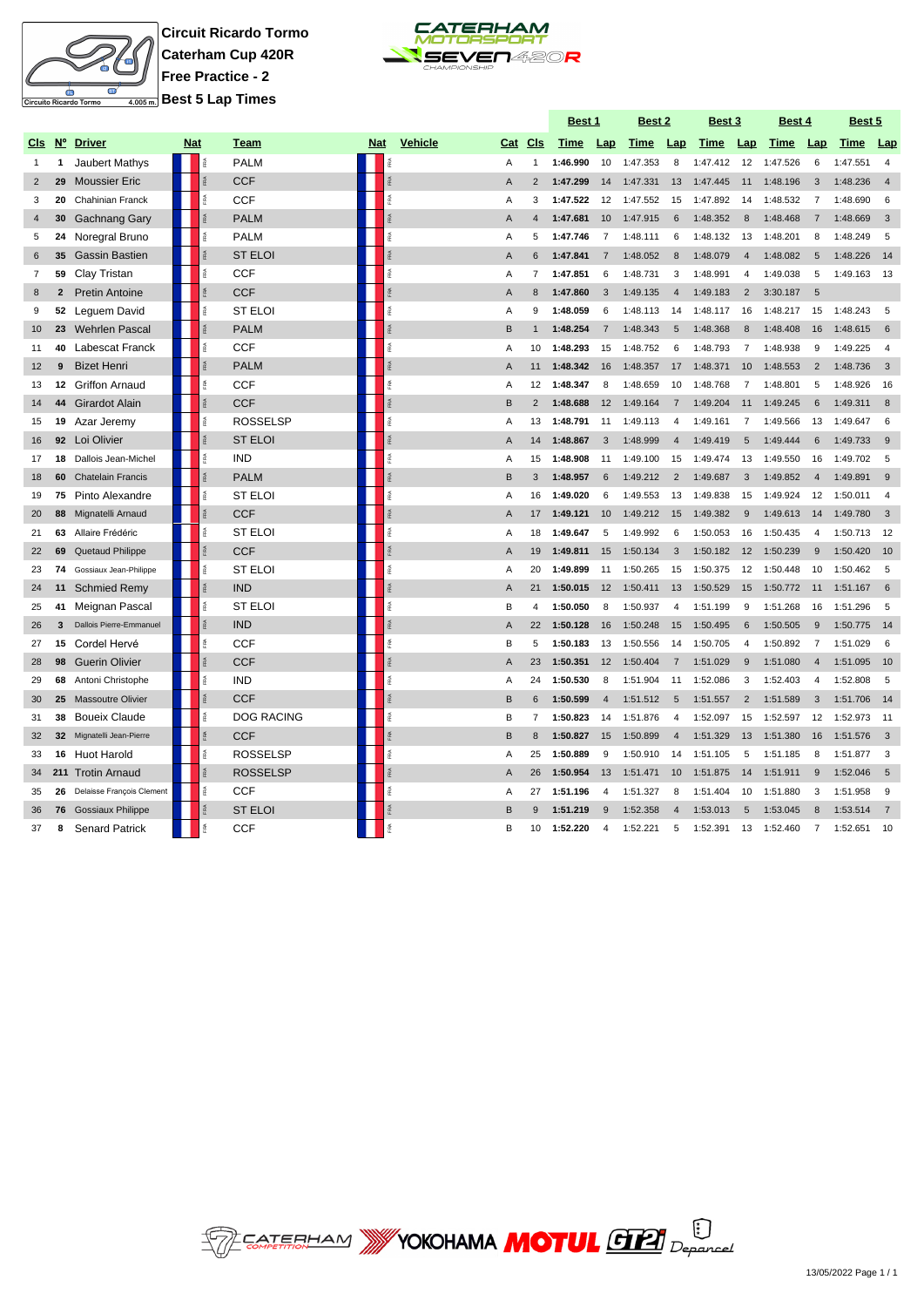

**Circuit Ricardo Tormo Caterham Cup 420R Free Practice - 2 Best 5 Top Speeds**



|                |                |                           |            |               |                   |            |                 |                |                | <u>Top 1</u> |                         | <u>Top 2</u> |                | <u>Top 3</u> |                | <u>Top 4</u>                                 |                         | <u>Top 5</u> |                |       |
|----------------|----------------|---------------------------|------------|---------------|-------------------|------------|-----------------|----------------|----------------|--------------|-------------------------|--------------|----------------|--------------|----------------|----------------------------------------------|-------------------------|--------------|----------------|-------|
| CIs            | $N^{\circ}$    | <b>Driver</b>             | <b>Nat</b> |               | Team              | <b>Nat</b> | <b>Vehicle</b>  | Cat            | Cls            |              |                         |              |                |              |                | Km/h Lap Km/h Lap Km/h Lap Km/h Lap Km/h Lap |                         |              |                | Avg   |
| $\mathbf{1}$   | 19             | Azar Jeremy               |            |               | <b>ROSSELSP</b>   |            |                 | Α              | $\mathbf{1}$   | 216.2        | 5                       | 216.2        | 11             | 213.0        | 4              | 211.1                                        | 15                      | 210.5        | $\overline{7}$ | 213.4 |
| $\overline{2}$ | 40             | <b>Labescat Franck</b>    |            | $\lessapprox$ | <b>CCF</b>        |            | RA <sub>1</sub> | $\overline{A}$ | 2              | 216.2        | 9                       | 213.0        | 10             | 211.1        | 3              | 210.5                                        | 15                      | 209.3        | $\overline{2}$ | 212.0 |
| 3              | 44             | <b>Girardot Alain</b>     |            |               | <b>CCF</b>        |            | FRA             | B              | $\overline{1}$ | 216.2        | 10                      | 212.3        | 8              | 210.5        | 9              | 209.9                                        | $\overline{4}$          | 209.9        | 11             | 211.7 |
| $\overline{4}$ |                | 52 Leguem David           |            |               | <b>ST ELOI</b>    |            |                 | A              | 3              | 216.2        | $\overline{4}$          | 213.0        | 10             | 212.3        | 12             | 210.5                                        | 11                      | 209.9        | $\overline{2}$ | 212.4 |
| 5              |                | 12 Griffon Arnaud         |            |               | <b>CCF</b>        |            | ŘÁ              | A              | $\overline{4}$ | 215.5        | 12                      | 214.2        | $\overline{2}$ | 213.6        | 5              | 212.3                                        | 15                      | 210.5        | 11             | 213.2 |
| 6              | 18             | Dallois Jean-Michel       |            |               | <b>IND</b>        |            |                 | A              | 5              | 215.5        | 14                      | 213.0        | 13             | 211.7        | 11             | 211.1                                        | 10                      | 209.9        | $\mathsf{R}$   | 212.2 |
| $\overline{7}$ | 9              | <b>Bizet Henri</b>        |            |               | <b>PALM</b>       |            | ŘÁ              | A              | 6              | 214.9        | $\overline{4}$          | 212.3        | 11             | 211.1        | 14             | 210.5                                        | 10                      | 210.5        | 17             | 211.9 |
| 8              | 69             | Quetaud Philippe          |            |               | <b>CCF</b>        |            | <b>RA</b>       | A              | $\overline{7}$ | 214.2        | $\overline{A}$          | 211.7        | 5              | 209.9        | 6              | 209.3                                        | 3                       | 208.0        | 8              | 210.6 |
| 9              | 88             | Mignatelli Arnaud         |            |               | CCF               |            |                 | $\overline{A}$ | 8              | 214.2        | 11                      | 208.6        | 12             | 208.0        | 13             | 207.4                                        | 16                      | 206.8        | $\overline{4}$ | 209.0 |
| 10             | 59             | <b>Clay Tristan</b>       |            |               | <b>CCF</b>        |            | RA <sub>1</sub> | $\overline{A}$ | 9              | 213.6        | 5                       | 213.6        | 8              | 208.0        | $\overline{4}$ | 207.4                                        | 3                       | 207.4        | $\overline{7}$ | 210.0 |
| 11             | 211            | <b>Trotin Arnaud</b>      |            |               | <b>ROSSELSP</b>   |            | Ř               | $\overline{A}$ | 10             | 213.6        | 9                       | 211.1        | $\overline{4}$ | 211.1        | 13             | 210.5                                        | 11                      | 206.8        | 6              | 210.6 |
| 12             | 23             | <b>Wehrlen Pascal</b>     |            |               | <b>PALM</b>       |            | FRA             | B              | $\overline{2}$ | 213.0        | 5                       | 211.7        | 6              | 210.5        | 15             | 209.9                                        | $\overline{7}$          | 209.3        | 9              | 210.9 |
| 13             | 25             | <b>Massoutre Olivier</b>  |            |               | CCF               |            | Ř               | B              | 3              | 213.0        | 3                       | 211.1        | $\overline{4}$ | 206.8        | 6              | 206.3                                        | 5                       | 204.5        | $\overline{2}$ | 208.3 |
| 14             | 63             | Allaire Frédéric          |            |               | <b>ST ELOI</b>    |            | RA <sub>1</sub> | A              | 11             | 213.0        | 11                      | 209.9        | 3              | 208.6        | 6              | 208.6                                        | 10                      | 207.4        | $\overline{4}$ | 209.5 |
| 15             | 98             | <b>Guerin Olivier</b>     |            |               | <b>CCF</b>        |            | F <sub>RA</sub> | $\overline{A}$ | 12             | 213.0        | 8                       | 209.9        | $\overline{2}$ | 209.9        | $\overline{7}$ | 208.6                                        | 4                       | 208.6        | 12             | 210.0 |
| 16             | $\overline{2}$ | <b>Pretin Antoine</b>     |            |               | <b>CCF</b>        |            | FRA             | $\overline{A}$ | 13             | 212.3        | $\overline{4}$          | 208.6        | 3              | 205.7        | $\overline{2}$ | 205.1                                        | 5                       |              |                | 207.9 |
| 17             | 20             | <b>Chahinian Franck</b>   |            |               | CCF               |            | FRA             | A              | 14             | 212.3        | 13                      | 211.7        | 14             | 210.5        | 12             | 209.9                                        | 15                      | 209.3        | 16             | 210.7 |
| 18             | 29             | <b>Moussier Eric</b>      |            |               | <b>CCF</b>        |            |                 | A              | 15             | 212.3        | 5                       | 211.7        | $\overline{4}$ | 211.1        | 15             | 210.5                                        | 12                      | 207.4        | 6              | 210.6 |
| 19             | 30             | Gachnang Gary             |            | ã.            | <b>PALM</b>       |            | Ř               | Α              | 16             | 212.3        | 14                      | 210.5        | 10             | 209.3        | 6              | 208.6                                        | 13                      | 206.8        | 7              | 209.5 |
| 20             | 68             | Antoni Christophe         |            |               | <b>IND</b>        |            |                 | $\mathsf{A}$   | 17             | 212.3        | 13                      | 209.3        | $\overline{4}$ | 208.0        | 6              | 208.0                                        | 11                      | 207.4        | $\overline{c}$ | 209.0 |
| 21             | 75             | Pinto Alexandre           |            |               | <b>ST ELOI</b>    |            | ŘÁ              | A              | 18             | 212.3        | 6                       | 211.7        | $\overline{2}$ | 209.3        | 9              | 208.0                                        | 4                       | 208.0        | $\overline{7}$ | 209.9 |
| 22             |                | <b>Jaubert Mathys</b>     |            |               | <b>PALM</b>       |            |                 | $\mathsf{A}$   | 19             | 211.1        | 3                       | 210.5        | 9              | 209.9        | 12             | 206.8                                        | 13                      | 206.3        | 8              | 208.9 |
| 23             | 8              | <b>Senard Patrick</b>     |            |               | <b>CCF</b>        |            |                 | B              | $\overline{4}$ | 211.1        | 3                       | 208.6        | 10             | 207.4        | 4              | 206.3                                        | 6                       | 205.7        | 5              | 207.8 |
| 24             | 15             | Cordel Hervé              |            |               | <b>CCF</b>        |            |                 | B              | 5              | 211.1        | 9                       | 210.5        | 11             | 208.6        | $\overline{4}$ | 208.0                                        | 6                       | 207.4        | 13             | 209.1 |
| 25             | 35             | <b>Gassin Bastien</b>     |            |               | <b>ST ELOI</b>    |            | ŘÁ              | A              | 20             | 211.1        | 3                       | 210.5        | 5              | 209.9        | 14             | 208.6                                        | 16                      | 208.0        | 11             | 209.6 |
| 26             | 60             | <b>Chatelain Francis</b>  |            |               | <b>PALM</b>       |            | $\approx$       | B              | 6              | 211.1        | 9                       | 211.1        | 14             | 210.5        | 12             | 209.9                                        | 10                      | 208.6        | $6\phantom{1}$ | 210.2 |
| 27             | 92             | Loi Olivier               |            |               | <b>ST ELOI</b>    |            | F.              | Α              | 21             | 211.1        | 3                       | 211.1        | 5              | 209.9        | $\overline{4}$ | 208.0                                        | 6                       | 208.0        | 9              | 209.6 |
| 28             | 76             | <b>Gossiaux Philippe</b>  |            |               | <b>ST ELOI</b>    |            | FRA             | B              | $\overline{7}$ | 210.5        | 9                       | 203.9        | 10             | 203.3        | 3              | 202.2                                        | $\mathcal{P}$           | 201.6        | 5              | 204.3 |
| 29             | 16             | <b>Huot Harold</b>        |            |               | <b>ROSSELSP</b>   |            | ß.              | $\overline{A}$ | 22             | 209.9        | 6                       | 208.0        | 13             | 206.8        | 5              | 206.3                                        | 3                       | 205.1        | 14             | 207.2 |
| 30             | 24             | Noregral Bruno            |            |               | <b>PALM</b>       |            | FRA             | $\overline{A}$ | 23             | 209.9        | 6                       | 206.8        | 8              | 206.3        | 9              | 205.7                                        | $\overline{4}$          | 205.7        | 5              | 206.9 |
| 31             | 32             | Mignatelli Jean-Pierre    |            | Ř.            | <b>CCF</b>        |            | F.              | B              | 8              | 209.9        | $\overline{2}$          | 205.7        | 9              | 205.1        | $\overline{4}$ | 205.1                                        | 14                      | 203.3        | 3              | 205.8 |
| 32             | 41             | Meignan Pascal            |            |               | <b>ST ELOI</b>    |            | <b>RA</b>       | B              | 9              | 209.9        | 8                       | 209.3        | 5              | 209.3        | $\overline{9}$ | 208.0                                        | 3                       | 208.0        | $\overline{4}$ | 208.9 |
| 33             | 74             | Gossiaux Jean-Philippe    |            | î.            | <b>ST ELOI</b>    |            | FRA             | A              | 24             | 209.9        | $\overline{2}$          | 203.9        | 5              | 203.3        | 3              | 203.3                                        | 6                       | 201.6        | 7              | 204.4 |
| 34             | 11             | <b>Schmied Remy</b>       |            |               | <b>IND</b>        |            |                 | $\overline{A}$ | 25             | 208.6        | 14                      | 208.0        | 13             | 206.8        | 15             | 205.7                                        | 11                      | 205.1        | 12             | 206.9 |
| 35             | 3              | Dallois Pierre-Emmanuel   |            |               | <b>IND</b>        |            | Ŕ               | A              | 26             | 208.0        | 11                      | 206.3        | 14             | 205.7        | 12             | 205.7                                        | 15                      | 205.1        | 8              | 206.1 |
| 36             | 26             | Delaisse François Clement |            |               | <b>CCF</b>        |            |                 | A              | 27             | 208.0        | $\overline{\mathbf{A}}$ | 207.4        | 3              | 207.4        | 15             | 206.8                                        | $\mathcal{P}$           | 206.3        | $\mathbf{Q}$   | 207.2 |
| 37             | 38             | <b>Boueix Claude</b>      |            |               | <b>DOG RACING</b> |            |                 | R.             | 10             | 203.9        | 14                      | 203.3        | $\overline{2}$ | 203.3        | 12             | 202.8                                        | $\overline{\mathbf{A}}$ | 202.8        | 11             | 203.2 |

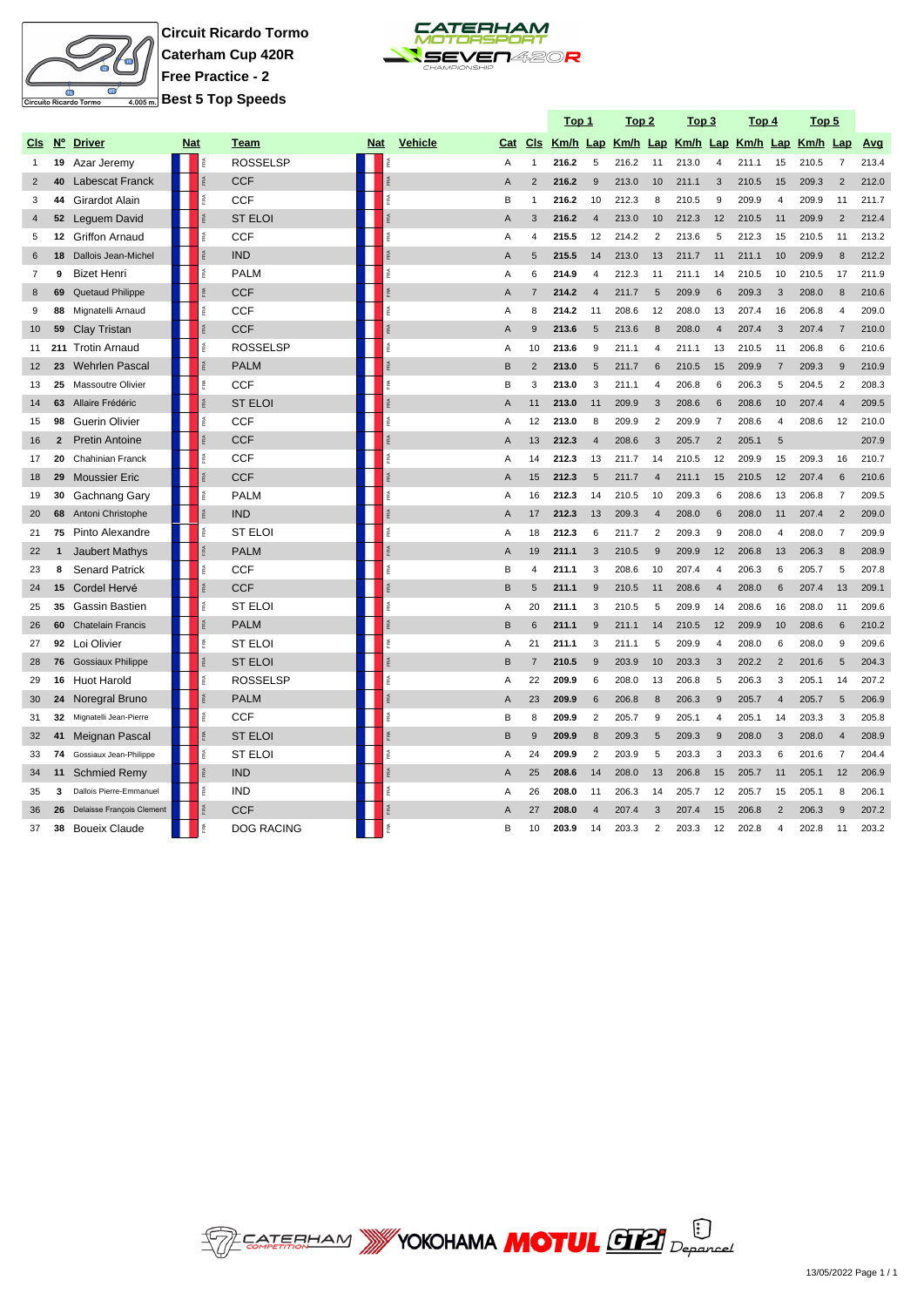Ò uito Ricardo Tormo

**Circuit Ricardo Tormo Caterham Cup 420R Free Practice - 2 Fastest Laps Sequence**



| <b>Lap</b>     | <b>Time of Day</b> | <b>Session Time</b> | $N^{\circ}$     | <b>Driver</b>         | <b>Nat</b> | <b>Team</b> | <b>Nat</b> | <b>Vehicle</b> | <u>Cat</u> | Time     | Km/h  |
|----------------|--------------------|---------------------|-----------------|-----------------------|------------|-------------|------------|----------------|------------|----------|-------|
| $\overline{2}$ | 13:03:47.834       | 3:47.834            | 30 <sup>°</sup> | <b>Gachnang Gary</b>  |            | <b>PALM</b> |            |                | A          | 1:49.124 | 132.1 |
| 2              | 13:03:56.085       | 3:56.085            |                 | Jaubert Mathys        |            | <b>PALM</b> |            |                | A          | 1:48.422 | 132.9 |
| 3              | 13:05:43.930       | 5:43.930            |                 | Jaubert Mathys        |            | <b>PALM</b> |            |                | A          | 1:47.845 | 133.6 |
| 4              | 13:07:31.481       | 7:31.481            |                 | Jaubert Mathys        |            | <b>PALM</b> |            |                | A          | 1:47.551 | 134.0 |
| 6              | 13:11:06.807       | 11:06.807           |                 | <b>Jaubert Mathys</b> |            | <b>PALM</b> |            |                | A          | 1:47.526 | 134.0 |
| 8              | 13:14:45.207       | 14:45.207           |                 | Jaubert Mathys        |            | <b>PALM</b> |            |                | A          | 1:47.353 | 134.3 |
| 10             | 13:18:22.996       | 18:22.996           |                 | <b>Jaubert Mathys</b> |            | <b>PALM</b> |            |                | A          | 1:46.990 | 134.7 |

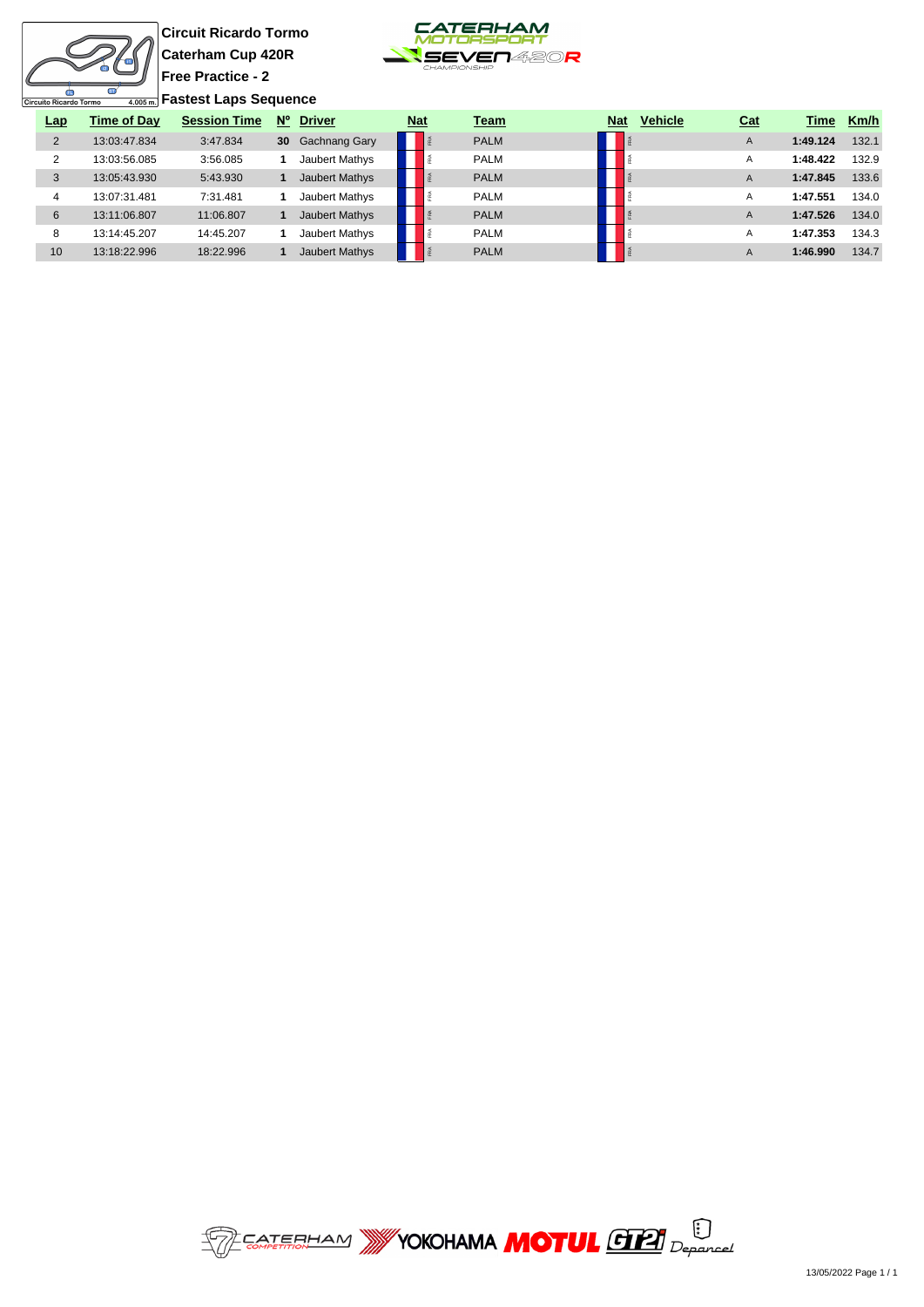

**Circuit Ricardo Tormo Caterham Cup 420R Free Practice - 2 Event Best Maximum Speed**



|    | Nº Driver                 | <b>Nat</b> |                 | <u>Team</u>       | Nat Vehicle | <u>Cat</u>     | <u>Clas</u>    | <b>Km/h Session</b>     |
|----|---------------------------|------------|-----------------|-------------------|-------------|----------------|----------------|-------------------------|
| 23 | Wehrlen Pascal            |            |                 | <b>PALM</b>       |             | B              | $\mathbf{1}$   | 225.7 Free Practice - 1 |
|    | 19 Azar Jeremy            |            | Ř               | <b>ROSSELSP</b>   | RÁ          | A              | $\mathbf{1}$   | 218.1 Free Practice - 1 |
| 20 | Chahinian Franck          |            | īRA.            | <b>CCF</b>        | FRA         | Α              | 2              | 218.1 Free Practice - 1 |
| 63 | Allaire Frédéric          |            | FRA             | <b>ST ELOI</b>    | FRA         | A              | 3              | 216.8 Free Practice - 1 |
|    | 40 Labescat Franck        |            | î.              | <b>CCF</b>        | FRA         | Α              | 4              | 216.8 Free Practice - 1 |
|    | 52 Leguem David           |            | RA <sub>1</sub> | <b>ST ELOI</b>    | ŖÃ.         | $\overline{A}$ | 5              | 216.2 Free Practice - 2 |
|    | 44 Girardot Alain         |            | é               | <b>CCF</b>        | é           | B              | $\overline{2}$ | 216.2 Free Practice - 2 |
| 18 | Dallois Jean-Michel       |            | <b>RA</b>       | <b>IND</b>        | FRA         | $\overline{A}$ | 6              | 215.5 Free Practice - 1 |
| 3  | Dallois Pierre-Emmanuel   |            | FRA             | <b>IND</b>        | FRA         | Α              | $\overline{7}$ | 215.5 Free Practice - 1 |
| 41 | Meignan Pascal            |            | FRA             | <b>ST ELOI</b>    |             | B              | 3              | 215.5 Free Practice - 1 |
|    | 12 Griffon Arnaud         |            | Ř               | <b>CCF</b>        | R           | Α              | 8              | 215.5 Free Practice - 2 |
| 2  | <b>Pretin Antoine</b>     |            | FRA             | <b>CCF</b>        | FRA         | A              | 9              | 214.9 Free Practice - 1 |
| 75 | Pinto Alexandre           |            | Ř               | <b>ST ELOI</b>    | FRA         | Α              | 10             | 214.9 Free Practice - 1 |
| 9  | <b>Bizet Henri</b>        |            | Ř               | <b>PALM</b>       | RÁ          | A              | 11             | 214.9 Free Practice - 2 |
| 98 | Guerin Olivier            |            | Ř               | <b>CCF</b>        | R           | Α              | 12             | 214.2 Free Practice - 1 |
| 16 | <b>Huot Harold</b>        |            |                 | <b>ROSSELSP</b>   | FRA         | A              | 13             | 214.2 Free Practice - 1 |
| 92 | Loi Olivier               |            | î.              | <b>ST ELOI</b>    | FRA         | Α              | 14             | 214.2 Free Practice - 1 |
| 69 | Quetaud Philippe          |            |                 | <b>CCF</b>        | FRA         | A              | 15             | 214.2 Free Practice - 2 |
| 88 | Mignatelli Arnaud         |            | é               | <b>CCF</b>        | FRA         | Α              | 16             | 214.2 Free Practice - 2 |
|    | 15 Cordel Hervé           |            |                 | <b>CCF</b>        | FRA         | B              | $\overline{4}$ | 213.6 Free Practice - 1 |
| 29 | <b>Moussier Eric</b>      |            | ŘÁ              | <b>CCF</b>        | FRA         | Α              | 17             | 213.6 Free Practice - 1 |
| 59 | Clay Tristan              |            | <b>RA</b>       | <b>CCF</b>        | FRA         | A              | 18             | 213.6 Free Practice - 2 |
|    | 211 Trotin Arnaud         |            | 圅               | <b>ROSSELSP</b>   | R           | Α              | 19             | 213.6 Free Practice - 2 |
| 24 | Noregral Bruno            |            | RA <sub>1</sub> | <b>PALM</b>       | ŖÃ.         | A              | 20             | 213.0 Free Practice - 1 |
| 25 | Massoutre Olivier         |            | Ř               | <b>CCF</b>        | FRA         | B              | 5              | 213.0 Free Practice - 2 |
| 30 | <b>Gachnang Gary</b>      |            | FRA             | <b>PALM</b>       | FRA         | A              | 21             | 212.3 Free Practice - 1 |
| 68 | Antoni Christophe         |            | 斎               | <b>IND</b>        | 歪           | Α              | 22             | 212.3 Free Practice - 2 |
| 35 | <b>Gassin Bastien</b>     |            | FRA             | <b>ST ELOI</b>    |             | A              | 23             | 211.7 Free Practice - 1 |
| 32 | Mignatelli Jean-Pierre    |            | FRA             | <b>CCF</b>        | FRA         | В              | 6              | 211.7 Free Practice - 1 |
| 8  | <b>Senard Patrick</b>     |            | FRA             | <b>CCF</b>        |             | B              | $\overline{7}$ | 211.7 Free Practice - 1 |
| 1  | Jaubert Mathys            |            | Ŕ               | <b>PALM</b>       | é           | Α              | 24             | 211.7 Free Practice - 1 |
| 60 | <b>Chatelain Francis</b>  |            |                 | <b>PALM</b>       |             | B              | 8              | 211.1 Free Practice - 2 |
| 76 | Gossiaux Philippe         |            | F <sub>RA</sub> | <b>ST ELOI</b>    |             | B              | 9              | 210.5 Free Practice - 2 |
| 74 | Gossiaux Jean-Philippe    |            | FRA             | <b>ST ELOI</b>    |             | A              | 25             | 209.9 Free Practice - 2 |
| 26 | Delaisse François Clement |            | Ř               | <b>CCF</b>        |             | Α              | 26             | 208.6 Free Practice - 1 |
| 11 | <b>Schmied Remy</b>       |            | res.            | <b>IND</b>        |             | A              | 27             | 208.6 Free Practice - 2 |
| 38 | <b>Boueix Claude</b>      |            | î.              | <b>DOG RACING</b> |             | B              | 10             | 203.9 Free Practice - 2 |

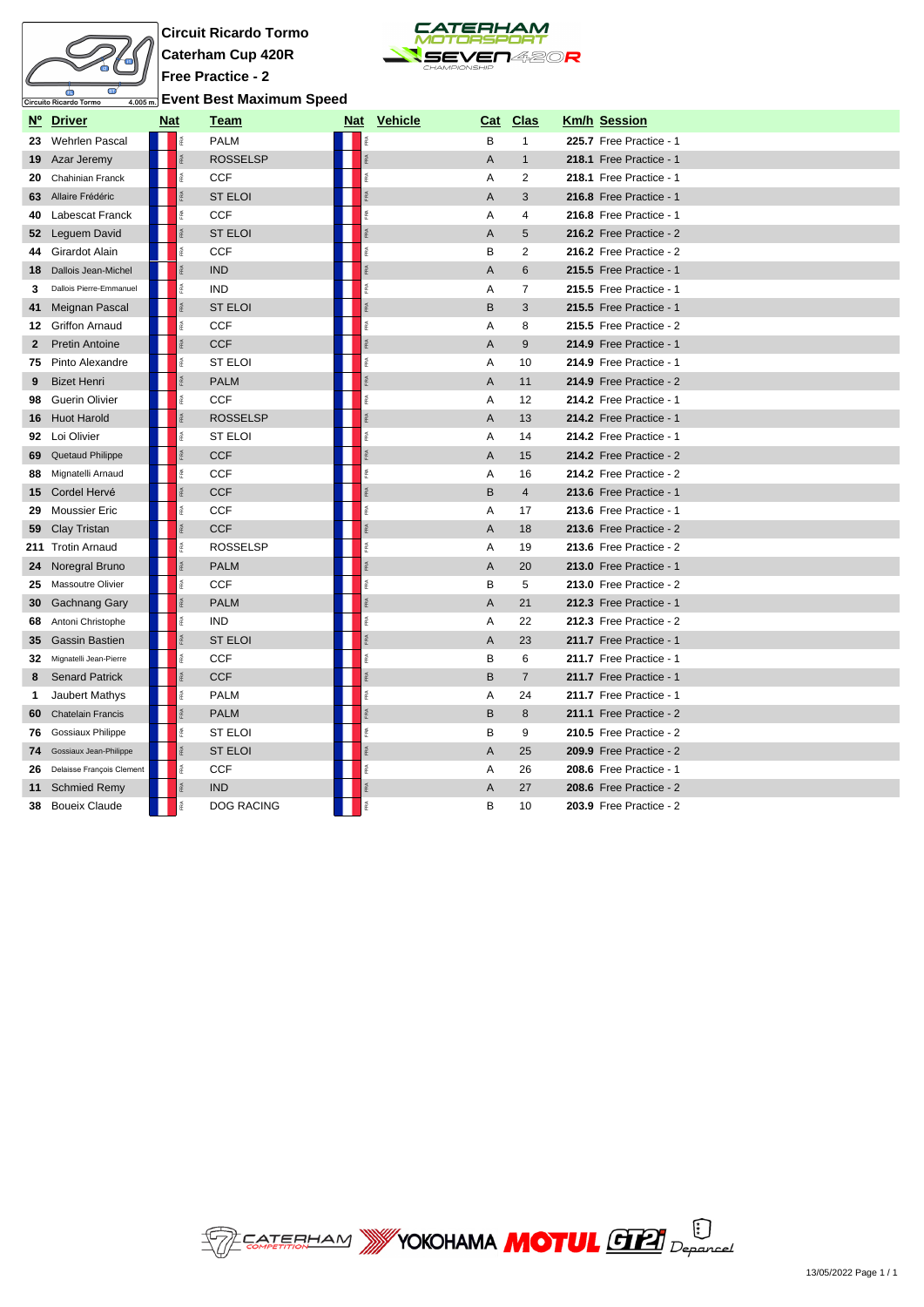



**Pit Stop Analysis**

| 11                                    |                    | <b>Schmied Remy</b>                      |                 |                 |                              |                   |                | 52                                    |             | Leguem David                                                                         |                 |                    |                      |                                             |
|---------------------------------------|--------------------|------------------------------------------|-----------------|-----------------|------------------------------|-------------------|----------------|---------------------------------------|-------------|--------------------------------------------------------------------------------------|-----------------|--------------------|----------------------|---------------------------------------------|
|                                       | Α                  |                                          |                 |                 |                              |                   | <b>IND</b>     | Α                                     |             |                                                                                      |                 |                    |                      | <b>ST ELOI</b>                              |
| $N^{\circ}$                           | In Day Time        | In Time                                  | <b>Out Time</b> | <b>Pit Time</b> | T. Pit Time Handicap Penalty |                   |                | $N^{\circ}$                           | In Day Time | In Time                                                                              | <b>Out Time</b> | <b>Pit Time</b>    |                      | T. Pit Time Handicap Penalty                |
|                                       |                    | 1 13:16:12.329 13:16:12.329 13:18:15.605 |                 | 2:03.276        | 2:03.276                     |                   |                |                                       |             | 1 13:14:57.735 13:14:57.735 13:15:54.811                                             |                 | 57.076             | 57.076               |                                             |
| 16                                    |                    | <b>Huot Harold</b>                       |                 |                 |                              |                   |                | 59                                    |             | Clay Tristan                                                                         |                 |                    |                      |                                             |
|                                       | Α                  |                                          |                 |                 |                              | <b>ROSSELSP</b>   |                | Α                                     |             |                                                                                      |                 |                    |                      | <b>CCF</b>                                  |
| $N^{\circ}$                           | In Day Time        | In Time                                  | <b>Out Time</b> | <b>Pit Time</b> | T. Pit Time Handicap Penalty |                   |                | $N^{\circ}$                           | In Day Time | In Time                                                                              | <b>Out Time</b> | <b>Pit Time</b>    |                      | T. Pit Time Handicap Penalty                |
|                                       |                    | 1 13:12:00.374 13:12:00.374 13:13:45.294 |                 | 1:44.920        | 1:44.920                     |                   |                |                                       |             | 1 13:18:45.300 13:18:45.300 13:21:07.580                                             |                 | 2:22.280           | 2:22.280             |                                             |
|                                       |                    | 2 13:23:20.073 13:23:20.073 13:24:36.527 |                 | 1:16.454        | 3:01.374                     |                   |                | 60                                    |             | <b>Chatelain Francis</b>                                                             |                 |                    |                      |                                             |
| 20                                    |                    | Chahinian Franck                         |                 |                 |                              |                   |                | B                                     |             |                                                                                      |                 |                    |                      |                                             |
|                                       | Α                  |                                          |                 |                 |                              |                   | <b>CCF</b>     | $N^{\circ}$                           | In Day Time | In Time                                                                              | <b>Out Time</b> | <b>Pit Time</b>    |                      | <b>PALM</b><br>T. Pit Time Handicap Penalty |
| $N^{\circ}$                           | In Day Time        | In Time                                  | <b>Out Time</b> | <b>Pit Time</b> | T. Pit Time Handicap Penalty |                   |                |                                       |             | 1 13:26:05.517 13:26:05.517 13:27:32.298                                             |                 | 1:26.781           | 1:26.781             |                                             |
|                                       |                    | 1 13:19:41.047 13:19:41.047 13:20:34.647 |                 | 53.600          | 53.600                       |                   |                |                                       |             |                                                                                      |                 |                    |                      |                                             |
| 23                                    |                    | <b>Wehrlen Pascal</b>                    |                 |                 |                              |                   |                | 63                                    |             | Allaire Frédéric                                                                     |                 |                    |                      |                                             |
|                                       |                    |                                          |                 |                 |                              |                   |                | Α                                     |             |                                                                                      |                 |                    |                      | <b>ST ELOI</b>                              |
|                                       | B                  |                                          |                 |                 |                              |                   | <b>PALM</b>    | $N^{\circ}$                           | In Day Time | In Time                                                                              | <b>Out Time</b> | <b>Pit Time</b>    |                      | T. Pit Time Handicap Penalty                |
| $N^{\circ}$                           | In Day Time        | In Time                                  | <b>Out Time</b> | <b>Pit Time</b> | T. Pit Time Handicap Penalty |                   |                |                                       |             | 1 13:13:22.761 13:13:22.761 13:14:41.970                                             |                 | 1:19.209           | 1:19.209             |                                             |
|                                       |                    | 1 13:24:15.237 13:24:15.237 13:26:01.998 |                 | 1:46.761        | 1:46.761                     |                   |                | 68                                    |             | Antoni Christophe                                                                    |                 |                    |                      |                                             |
| 24                                    |                    | Noregral Bruno                           |                 |                 |                              |                   |                | Α                                     |             |                                                                                      |                 |                    |                      | <b>IND</b>                                  |
|                                       | Α                  |                                          |                 |                 |                              |                   | <b>PALM</b>    | $N^{\circ}$                           | In Day Time | In Time                                                                              | <b>Out Time</b> | <b>Pit Time</b>    | T. Pit Time Handicap | Penalty                                     |
| $N^{\circ}$                           | In Day Time        | In Time                                  | <b>Out Time</b> | <b>Pit Time</b> | T. Pit Time Handicap Penalty |                   |                |                                       |             | 1 13:11:54.709 13:11:54.709 13:13:15.281                                             |                 | 1:20.572           | 1:20.572             |                                             |
|                                       |                    | 1 13:16:42.178 13:16:42.178 13:19:48.486 |                 | 3:06.308        | 3:06.308                     |                   |                |                                       |             | 2 13:19:11.758 13:19:11.758 13:20:35.190                                             |                 | 1:23.432           | 2:44.004             |                                             |
| 26                                    |                    | Delaisse François Clement                |                 |                 |                              |                   |                |                                       |             | 3 13:28:20.576 13:28:20.576 13:29:04.895                                             |                 | 44.319             | 3:28.323             |                                             |
|                                       | Α                  |                                          |                 |                 |                              |                   | <b>CCF</b>     | 69                                    |             | Quetaud Philippe                                                                     |                 |                    |                      |                                             |
| $N^{\circ}$                           | In Day Time        | In Time                                  | <b>Out Time</b> | <b>Pit Time</b> | T. Pit Time Handicap         |                   | Penalty        | Α                                     |             |                                                                                      |                 |                    |                      | <b>CCF</b>                                  |
|                                       |                    | 1 13:23:38.254 13:23:38.254 13:24:04.838 |                 | 26.584          | 26.584                       |                   |                | $\mathsf{N}^\mathsf{o}$               | In Day Time | In Time                                                                              | <b>Out Time</b> | <b>Pit Time</b>    | T. Pit Time Handicap | Penalty                                     |
| 29                                    |                    | <b>Moussier Eric</b>                     |                 |                 |                              |                   |                |                                       |             | 1 13:24:56.198 13:24:56.198 13:26:04.401                                             |                 | 1:08.203           | 1:08.203             |                                             |
|                                       | Α                  |                                          |                 |                 |                              |                   | <b>CCF</b>     | 74                                    |             | Gossiaux Jean-Philippe                                                               |                 |                    |                      |                                             |
| <b>N°</b>                             | In Day Time        | In Time                                  | <b>Out Time</b> | <b>Pit Time</b> | T. Pit Time Handicap Penalty |                   |                | Α                                     |             |                                                                                      |                 |                    |                      | <b>ST ELOI</b>                              |
|                                       |                    | 1 13:11:31.257 13:11:31.257 13:12:40.288 |                 | 1:09.031        | 1:09.031                     |                   |                | $N^{\circ}$                           | In Day Time | In Time                                                                              | <b>Out Time</b> | <b>Pit Time</b>    |                      | T. Pit Time Handicap Penalty                |
|                                       |                    | 2 13:18:23.207 13:18:23.207 13:20:32.488 |                 | 2:09.281        | 3:18.312                     |                   |                |                                       |             | 1 13:13:28.655 13:13:28.655 13:16:25.619                                             |                 | 2:56.964           | 2:56.964             |                                             |
| 32                                    |                    | Mignatelli Jean-Pierre                   |                 |                 |                              |                   |                | 75                                    |             | Pinto Alexandre                                                                      |                 |                    |                      |                                             |
|                                       |                    |                                          |                 |                 |                              |                   | CCF            | $\mathsf{A}$                          |             |                                                                                      |                 |                    |                      | ST ELOI                                     |
|                                       | Nº In Day Time     | In Time                                  | <b>Out Time</b> | <b>Pit Time</b> | T. Pit Time Handicap Penalty |                   |                | $N^{\circ}$                           | In Day Time | In Time                                                                              | <b>Out Time</b> | <b>Pit Time</b>    |                      | T. Pit Time Handicap Penalty                |
|                                       |                    | 1 13:10:18.317 13:10:18.317 13:11:15.205 |                 | 56.888          | 56.888                       |                   |                |                                       |             | 1 13:13:24.683 13:13:24.683 13:15:13.981                                             |                 | 1:49.298           | 1:49.298             |                                             |
| 35                                    |                    | Gassin Bastien                           |                 |                 |                              |                   |                |                                       |             | 2 13:20:48.677 13:20:48.677 13:22:07.712                                             |                 | 1:19.035           | 3:08.333             |                                             |
|                                       |                    |                                          |                 |                 |                              |                   | <b>ST ELOI</b> | 88                                    |             | Mignatelli Arnaud                                                                    |                 |                    |                      |                                             |
| $\underline{N}^{\circ}$               | Α<br>In Day Time   | In Time                                  | <b>Out Time</b> | <b>Pit Time</b> | T. Pit Time Handicap Penalty |                   |                | A                                     |             |                                                                                      |                 |                    |                      | CCF                                         |
|                                       |                    | 1 13:16:44.114 13:16:44.114 13:17:48.713 |                 | 1:04.599        | 1:04.599                     |                   |                | <u>N°</u>                             | In Day Time | In Time                                                                              | <b>Out Time</b> | <b>Pit Time</b>    |                      | T. Pit Time Handicap Penalty                |
|                                       |                    |                                          |                 |                 |                              |                   |                |                                       |             | 1 13:12:04.734 13:12:04.734 13:13:06.495                                             |                 | 1:01.761           | 1:01.761             |                                             |
| 38                                    |                    | <b>Boueix Claude</b>                     |                 |                 |                              |                   |                | 92                                    |             | Loi Olivier                                                                          |                 |                    |                      |                                             |
|                                       | в                  |                                          |                 |                 |                              | <b>DOG RACING</b> |                |                                       |             |                                                                                      |                 |                    |                      |                                             |
| $\underline{\mathsf{N}^{\mathsf{o}}}$ | <b>In Day Time</b> | In Time                                  | <b>Out Time</b> | <b>Pit Time</b> | T. Pit Time Handicap Penalty |                   |                | Α                                     |             |                                                                                      |                 |                    |                      | ST ELOI                                     |
|                                       |                    | 1 13:16:15.394 13:16:15.394 13:18:11.111 |                 | 1:55.717        | 1:55.717                     |                   |                | $\underline{\mathsf{N}^{\mathsf{o}}}$ | In Day Time | In Time                                                                              | <b>Out Time</b> | <b>Pit Time</b>    |                      | T. Pit Time Handicap Penalty                |
| 40                                    |                    | Labescat Franck                          |                 |                 |                              |                   |                |                                       |             | 1 13:20:37.142 13:20:37.142 13:21:27.575<br>2 13:27:05.632 13:27:05.632 13:28:10.442 |                 | 50.433<br>1:04.810 | 50.433<br>1:55.243   |                                             |
|                                       | Α                  |                                          |                 |                 |                              |                   | <b>CCF</b>     |                                       |             |                                                                                      |                 |                    |                      |                                             |
| $\underline{\mathsf{N}^{\circ}}$      | In Day Time        | In Time                                  | <b>Out Time</b> | <b>Pit Time</b> | T. Pit Time Handicap Penalty |                   |                | 211                                   |             | <b>Trotin Arnaud</b>                                                                 |                 |                    |                      |                                             |
|                                       |                    | 1 13:21:30.446 13:21:30.446 13:22:47.268 |                 | 1:16.822        | 1:16.822                     |                   |                | A                                     |             |                                                                                      |                 |                    |                      | <b>ROSSELSP</b>                             |
|                                       |                    |                                          |                 |                 |                              |                   |                | N°                                    | In Day Time | In Time                                                                              | <b>Out Time</b> | <b>Pit Time</b>    |                      | T. Pit Time Handicap Penalty                |
|                                       |                    |                                          |                 |                 |                              |                   |                |                                       |             | 1 13:11:58.280 13:11:58.280 13:13:07.506                                             |                 | 1:09.226           | 1:09.226             |                                             |

**SEPTERHAM WYOKOHAMA MOTUL GELI** Deparcel